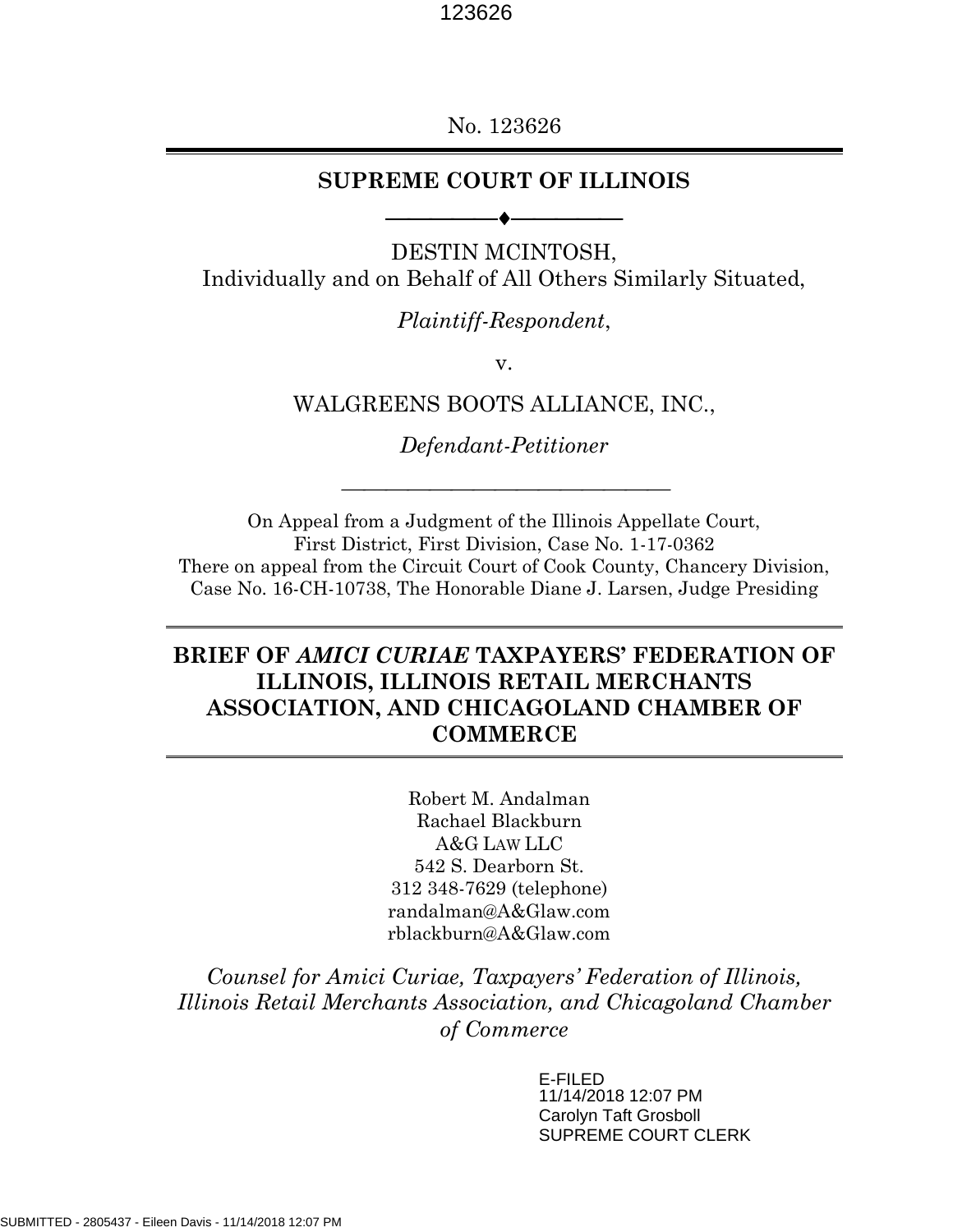# **POINTS AND AUTHORITIES**

| Page                                                                                                                          |
|-------------------------------------------------------------------------------------------------------------------------------|
|                                                                                                                               |
|                                                                                                                               |
|                                                                                                                               |
|                                                                                                                               |
| I. The Appellate Court's Creation of Strict Liability for All<br><b>Retailers for Over-Collection Misapplies the Consumer</b> |
| A. Tax regimes are often confounding, ambiguous, and                                                                          |
|                                                                                                                               |
|                                                                                                                               |
|                                                                                                                               |
|                                                                                                                               |
|                                                                                                                               |
| Becky Yerak, McDonald's, Walgreens, 7-Eleven hit with lawsuits over                                                           |
|                                                                                                                               |
|                                                                                                                               |
|                                                                                                                               |
|                                                                                                                               |
| B. Good-faith mistakes in applying complex tax regimes are                                                                    |
| Lusinski v. Dominick's Finer Foods, 136 Ill. App. 3d 640 (1st Dist.                                                           |
|                                                                                                                               |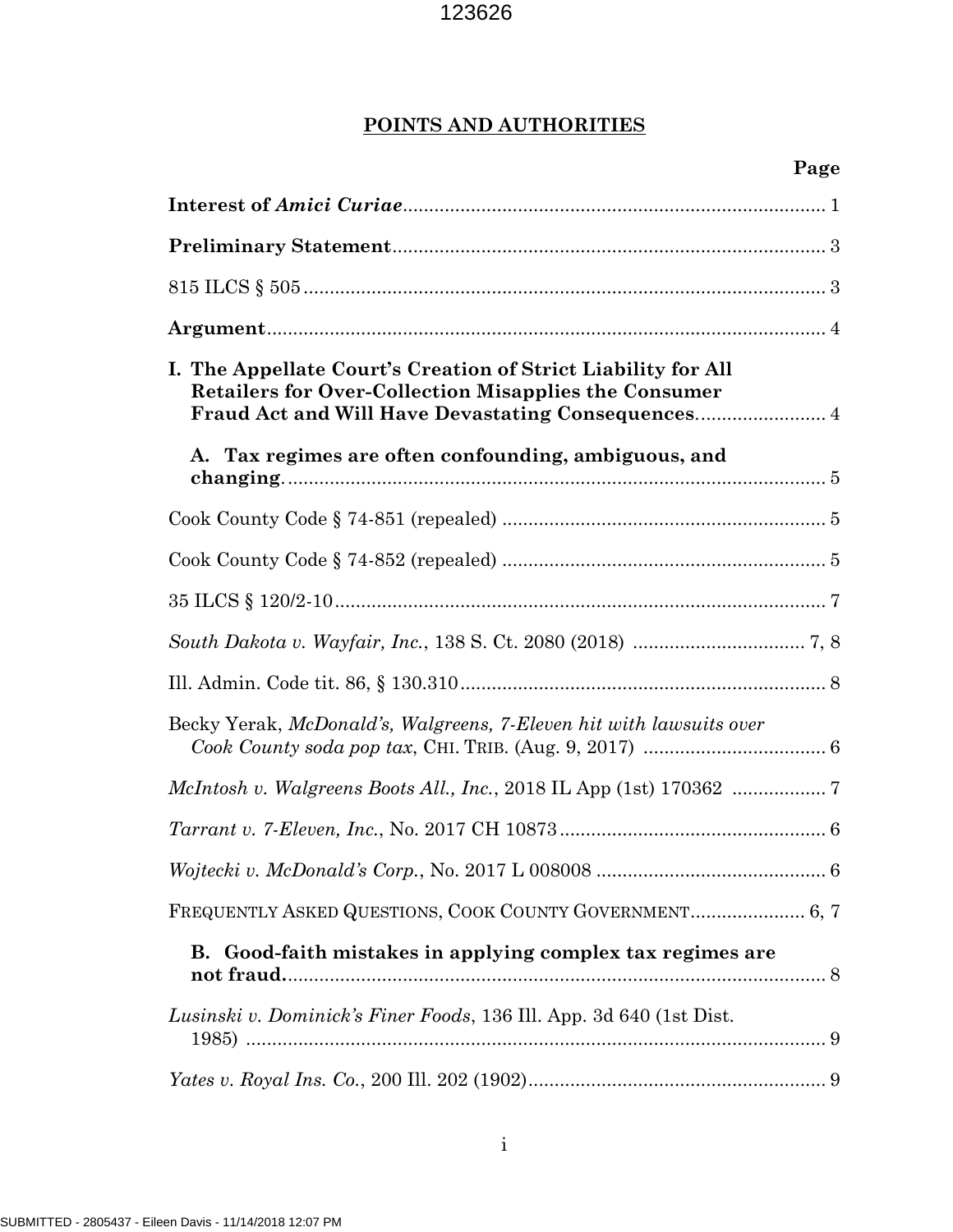# **POINTS AND AUTHORITIES**

# (continued)

| <i>Isberian v. Village of Gurnee,</i> 116 Ill. App.3d 146 (1st Dist. 1983) 9, 10                                                   |
|------------------------------------------------------------------------------------------------------------------------------------|
|                                                                                                                                    |
|                                                                                                                                    |
| <i>McIntosh v. Walgreens Boots All., Inc., 2018 IL App (1st) 170362  9, 10, 11</i>                                                 |
| <b>II. The Appellate Court's Decision Severely Expands Retailer</b><br>Liability for Any Good-Faith Mistake in Collecting Taxes 12 |
|                                                                                                                                    |
|                                                                                                                                    |
|                                                                                                                                    |
| People ex rel. Beeler, Schad & Diamond, P.C. v. Relax the Back Corp.,                                                              |
| People ex rel. Beeler, Schad & Diamond, P.C. v. My Pillow, Inc., 2017                                                              |
| Glenn G. Lammi, Will State AG's Action Put An End To Unabashed                                                                     |
| Andrew Maloney, False Claims Act Lawsuits May Change, CHI. DAILY                                                                   |
| Debra Cassens Weiss, Chicago Lawyer Has Filed More Than 900 Qui<br>Tam Actions Against Internet Retailers, ABA JOURNAL (Oct. 21,   |
| The repercussions of the Appellate Court's decision will<br>В.                                                                     |
| South Dakota v. Wayfair, Inc., 138 S. Ct. 2080 (2018)  16, 17, 18                                                                  |
|                                                                                                                                    |
|                                                                                                                                    |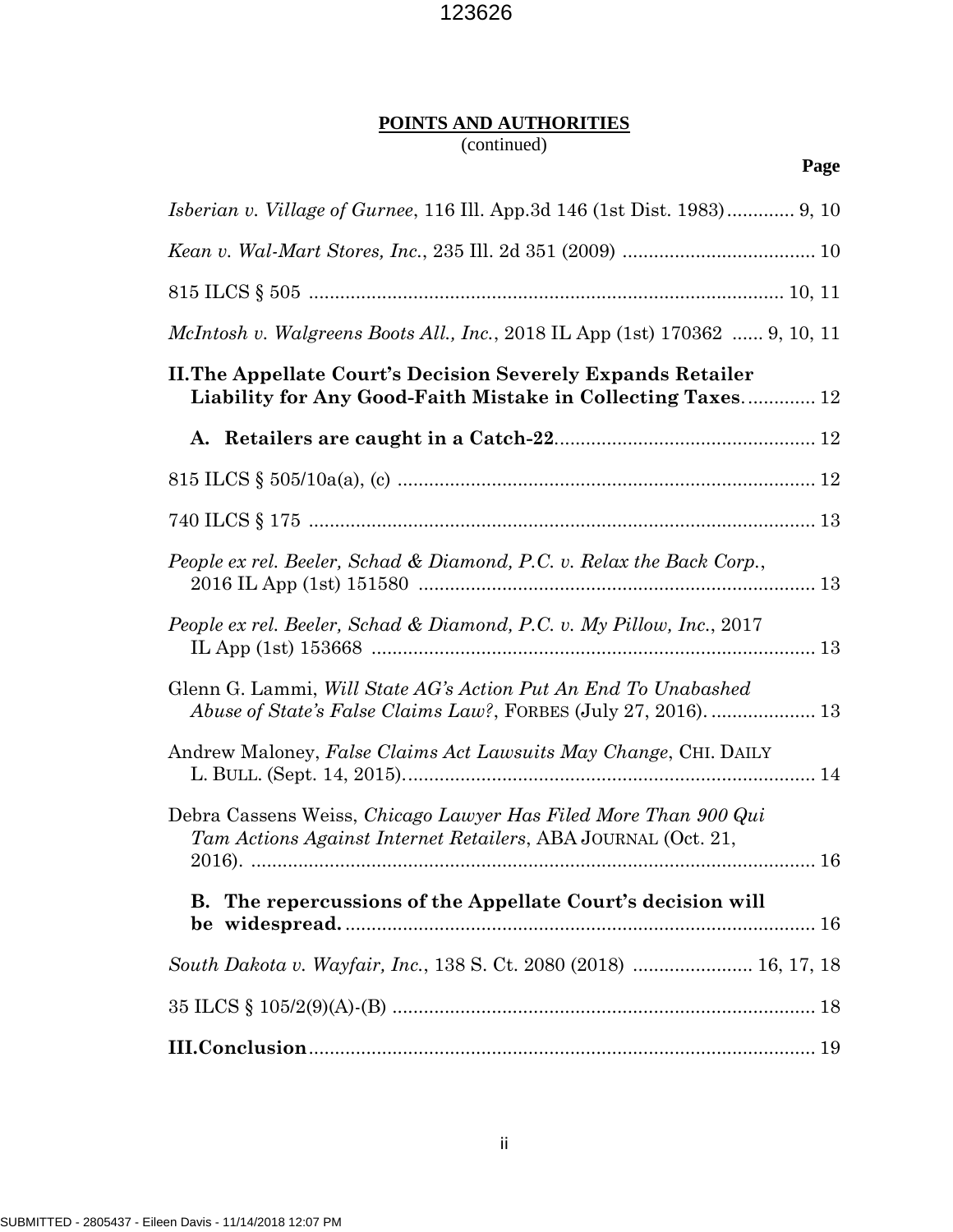#### **INTEREST OF** *AMICI CURIAE*

The Taxpayers' Federation of Illinois ("TFI") is a nonpartisan membership organization comprised of large and small businesses, individuals, and tax professionals who are either based in Illinois or who have a meaningful presence in the State. Its purpose is to advocate and foster sound fiscal policies and efficient and economical operation of government and to represent the interests of Illinois taxpayers in developing a reasonable and responsible system of taxation. TFI seeks to protect the interests of Illinois taxpayers and businesses, and to offer nonpartisan information to lawmakers and the general public. In furthering these goals, TFI studies tax policy, various states' tax laws, and the effects of tax laws on taxpayers and businesses. TFI has in-depth knowledge of tax issues, and believes that retailers have a right to well-established, clear and concise tax rules. TFI also believes retailers should not be subject to crippling liability for good-faith mistakes in applying complex tax laws.

The Illinois Retail Merchants Association ("IRMA") serves as the voice of retailing in Illinois. IRMA represents stores of all sizes and merchandise lines. From the nation's largest retailers to independent businesses in every corner of the State, merchants count on IRMA to promote the best environment to do business in Illinois. IRMA supports policies enabling the free market system to operate efficiently, and recognizes that laws and regulations that increase the price of retail goods work as a tax on those who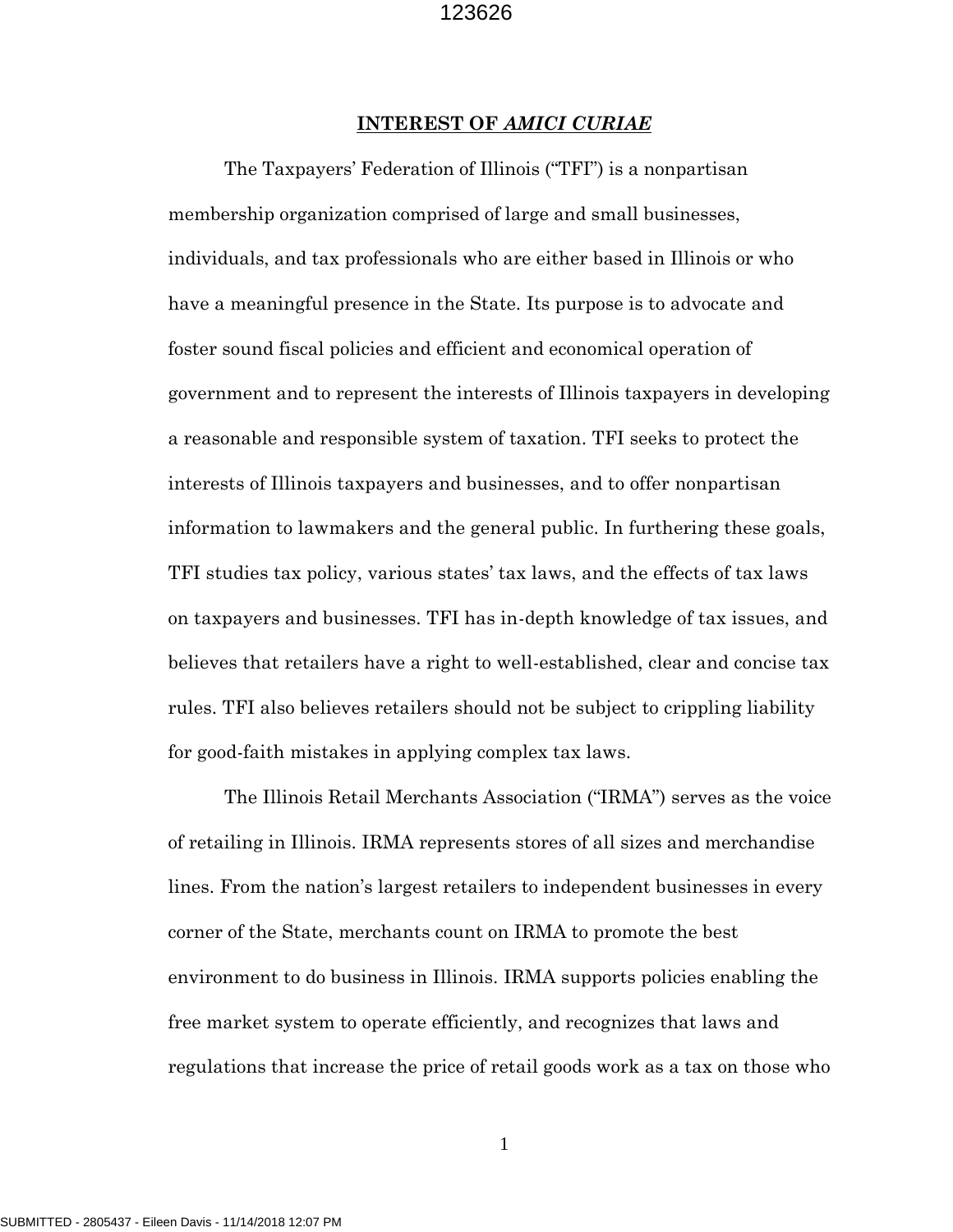pay for them—the citizens of Illinois. Therefore, IRMA advocates for broadbased tax laws that apply uniformly in order to keep retailers in Illinois. IRMA also recognizes the importance of Illinois' retail industry, which employs one out of every five people in the State and is a driving force of the State's economy. IRMA works to assist Illinois in stabilizing and strengthening the economic environment to bolster existing employers and attract new ones.

The Chicagoland Chamber of Commerce (the "Chamber") advocates on behalf of Chicagoland businesses to help create and maintain a competitive business environment that enhances sustained economic growth and specifically developing employer-friendly policies for the greater Chicago area to enhance job creation and retention. The Chamber is a unifying voice for businesses across the region, and includes many retailers of all sizes, in addition to other commercial entities. As retailers and other Chamber members receive benefits, Chicagoland itself enjoys increased jobs, wages, profits, and—especially relevant here—taxes and tax collection that allow Chicagoland and its residents to thrive. 1

<sup>&</sup>lt;sup>1</sup> Walgreens is a member of and/or supporter of two of the amici. Walgreens has helped amici in preparing the amicus brief, including through the assistance of its counsel in drafting and by partially funding the preparation of the brief.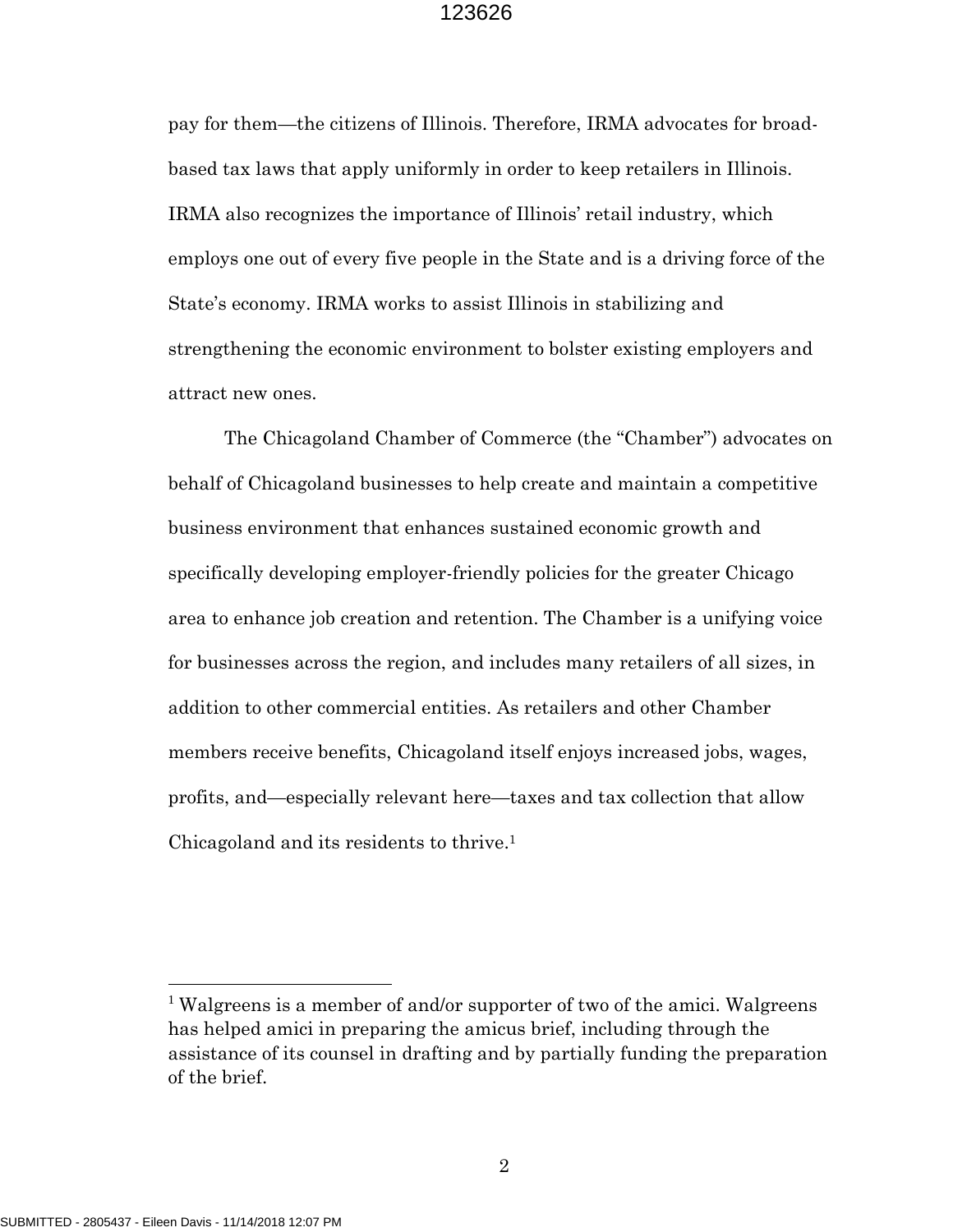#### **PRELIMINARY STATEMENT**

Taxes assessed by states, counties, and municipalities that are collected by retailers at the point of sale are often complex, confusing, and ambiguous. Attempting to administer such taxes often presents complicated legal, factual, and technical issues. Despite good-faith efforts to apply the web of state and local tax laws, retailers may mistakenly collect a tax on an exempt product like Walgreens did here, or may charge either too high or too low a rate on a given product. So long as the retailer accurately discloses the tax it is charging to the customer at the point of sale and remits that tax to the state, such good faith mistakes are just that—*mistakes* of law. They are not fraud. They are not even deceptive. And they should not subject retailers to class action liability under the Illinois Consumer Fraud and Deceptive Practices Act, 815 ILCS § 505*.*

The Appellate Court's decision—finding Plaintiff stated a Consumer Fraud Act class-action claim even though Walgreens disclosed the tax that it charged and remitted that tax to the City—effectively creates strict liability for all retailers that mistakenly collect a tax. Under the Appellate Court's reasoning, there is nothing retailers can do, short of perfectly applying all tax laws, to avoid consumer fraud liability. Not only does that result completely gut the voluntary payment doctrine's application to retailer tax-collection claims (especially given that the Plaintiff here *voluntarily* paid the waterbottle tax after being informed of that charge), but it expands the definition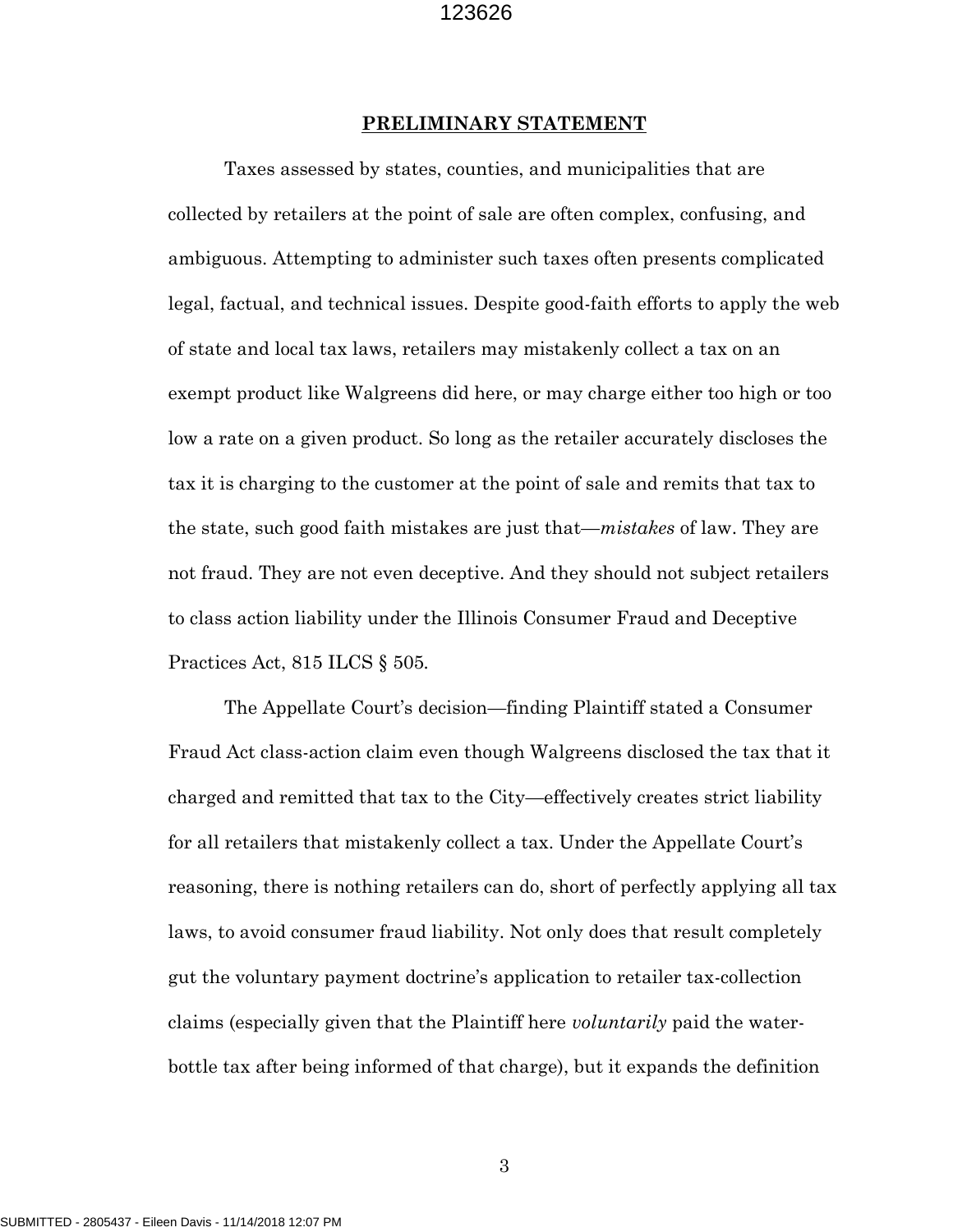of fraud and spells potentially disastrous consequences for retailers doing their best to apply Illinois tax law. Some good-faith tax-collection mistakes are inherent in a system with multiple taxing jurisdictions and tax laws that are complex, sometimes ambiguous, and ever-changing. This can be especially challenging for retailers with dozens, hundreds, and even thousands of stores, because they are subjected to different and sometimes inconsistent taxes in each of the many taxing jurisdictions in which they operate. Various taxing jurisdictions are free to set their own rules for how to respond to tax-collection errors. Strict liability for all such mistakes, however, distorts the purpose of the Consumer Fraud Act and the voluntary payment doctrine.

Reversal is necessary to protect retailers that do business in Illinois from crippling liability and to restore the equitable balance, expressed in the voluntary payment doctrine itself, between intentional deception or fraud, on the one hand, and good-faith legal mistakes by both retailers and customers, on the other hand.

#### **ARGUMENT**

## **I. The Appellate Court's Creation of Strict Liability for All Retailers for Over-Collection Misapplies the Consumer Fraud Act and Will Have Devastating Consequences**

The Appellate Court held that the mistaken collection of a tax that turns out not to be owed under state or local laws is a violation of the Consumer Fraud Act, and that resulting claims qualify for the fraud exception to the voluntary payment doctrine. Strict liability for all mistaken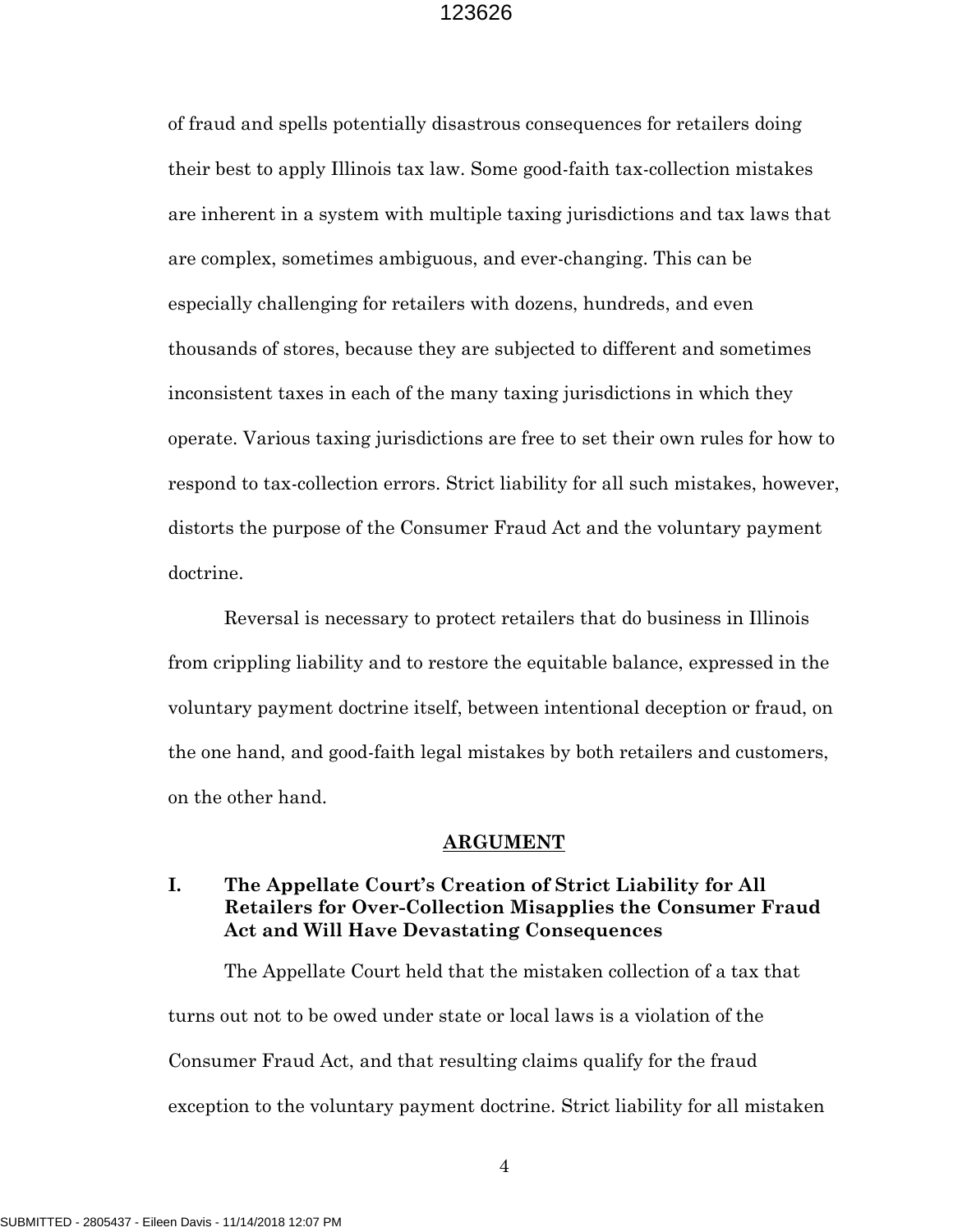collection of taxes is not supported by the text or purpose of the Consumer Fraud Act, and it threatens serious harms to Illinois retailers of all types and sizes.

## **A. Tax regimes are often confounding, ambiguous, and changing**

Retailers who sell goods in Illinois are tasked with collecting taxes under federal, state, county, and city laws—which often impose different tax rates, different rules for tax-exempt products, different definitions of product categories, and frequently change all of the above. For example, the Cook County "Sweetened Beverage Tax," which was levied "in addition to any other taxes," produced widespread confusion—so much so that the Cook County Board repealed it just a few months after it took effect. Cook County Code § 74-852(c) (repealed); *see* Walgreens' Petition for Leave to Appeal, at 16 & n.1. The confusion stemmed in part from the definition of "sweetened beverage," which included all beverages with "sweeteners," but exempted beverages with 100% juice, more than 50% milk or milk substitute, beverages to which a customer can add (or request that the retailer add) sweeteners, beverages for medical use or for consumption by infants, and beverages used for "meal replacement" or weight reduction. *See* Cook County Code § 74-851 (repealed).

It fell to retailers to determine, for example, whether a beverage contained 50% milk substitute, or whether a product should be exempt from tax because a customer would use the beverage as a meal replacement or for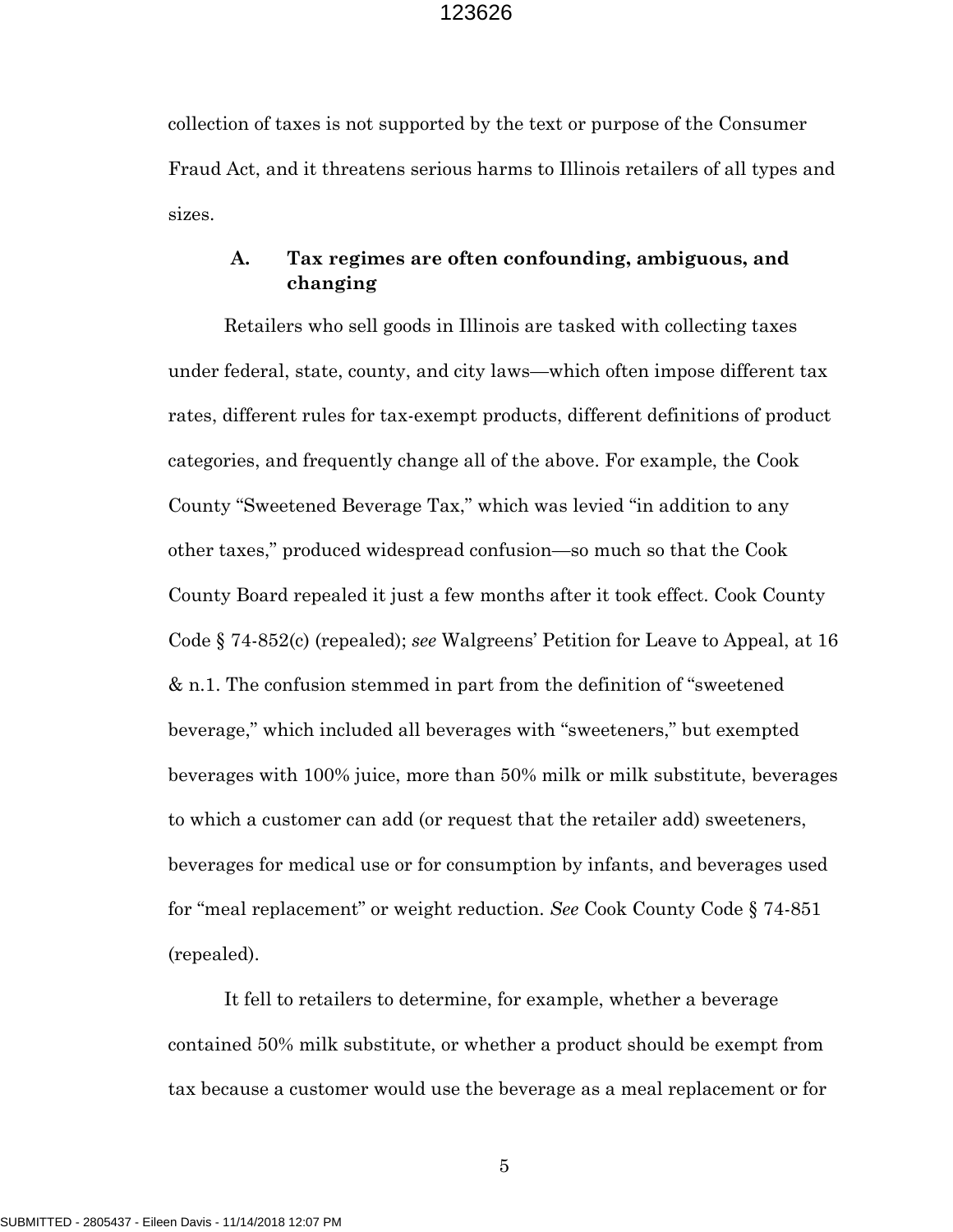medical reasons. How would a retailer know that a 25% juice beverage, which is generally not exempt from the tax, was going to be used by a diabetic to increase her blood-sugar, and thus is exempt in that case? The potential for over- or under-collection was common under the law, given its vagaries and difficulties in application.

And the confusion was not only hypothetical—several opportunistic class action lawsuits were filed the same week the sweetened beverage law went into effect. *See, e.g.*, Becky Yerak, *McDonald's, Walgreens, 7-Eleven hit with lawsuits over Cook County soda pop tax*, CHI. TRIB. (Aug. 9, 2017)<sup>2</sup> (referring to *Tarrant v. 7-Eleven, Inc.*, Ill. Cir. Ct., No. 2017 CH 10873 and *Wojtecki v. McDonald's Corp.*, Ill. Cir. Ct., No. 2017 L 008008). One lawsuit involved another confounding aspect of the law—the meaning of the law's provision that the sweetened beverage tax was owed *in addition to* any other taxes on beverages under other state, county, and city laws. The *Wojtecki* lawsuit alleged McDonalds included the sweetened beverage tax in the base price of the product when determining other applicable sales taxes. *See id.* This tax-on-tax issue further complicated that law during its short lifespan.

Of further note, the Cook County sweetened beverage tax law required the incident of the tax to be on the purchaser and specifically stated retailers may list the tax separately on the customer's receipt under City law. *See*

<sup>2</sup> Available at http://www.chicagotribune.com/business/ct-mcdonaldswalgreens-soda-tax-lawsuits-0809-biz-20170808-story,amp.html.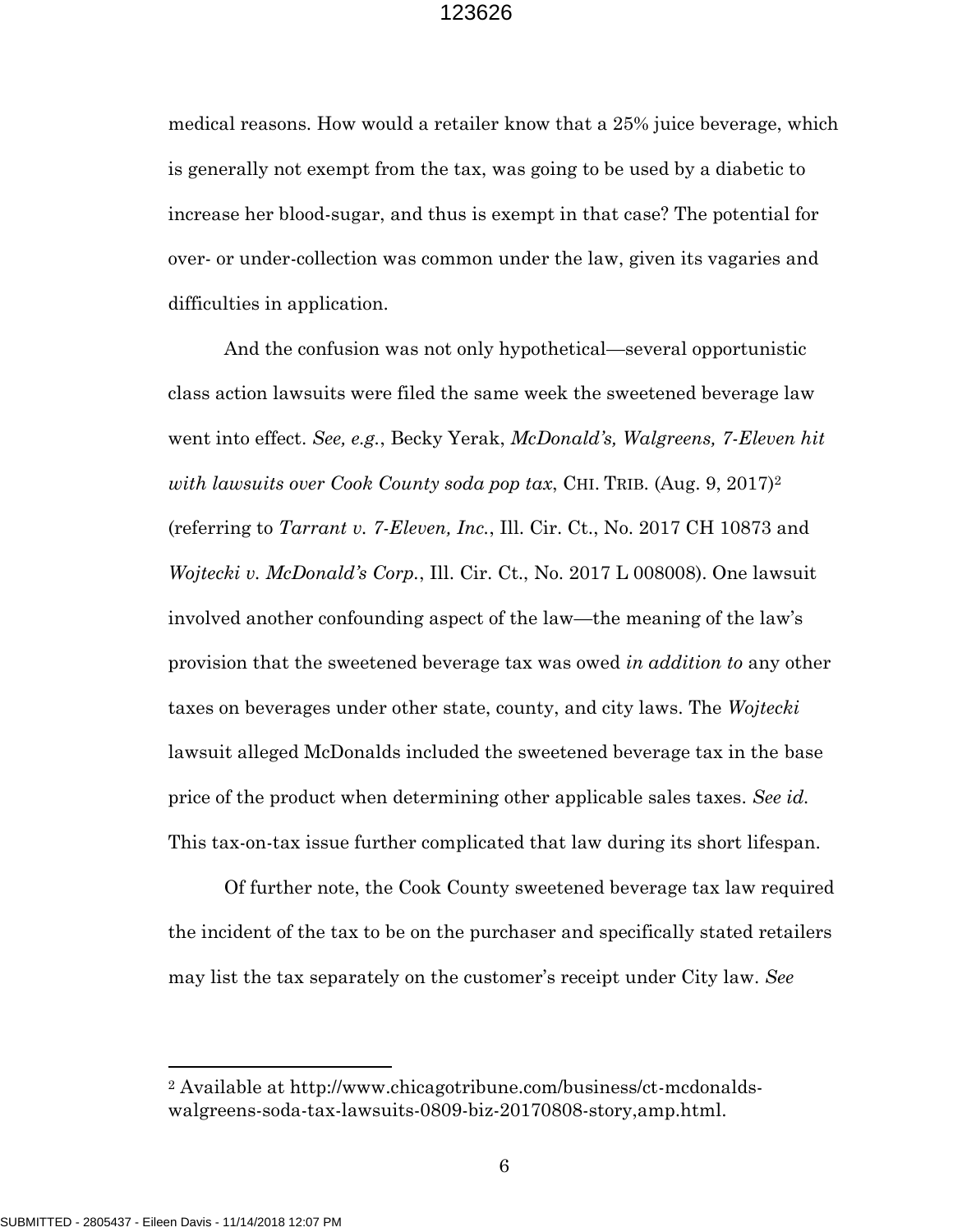FREQUENTLY ASKED QUESTIONS, COOK COUNTY GOVERNMENT. <sup>3</sup> Thus, the separate statement of the tax was not intentional deception as stated by the Appellate Court, *see McIntosh v. Walgreens Boots All., Inc.*, 2018 IL App (1st) 170362, ¶ 20, but instead it was required by the taxing statute.

Moreover, complex tax regimes and definitions are often changing. The repeal of the sweetened beverage tax is one example; the Illinois "soft drink" definition is another. Before 2009, Illinois law defined soft drinks as "any complete, finished, ready-to-use, non-alcoholic drink, whether carbonated or not, including but not limited to soda water, cola, fruit juice, vegetable juice, carbonated water, and all other preparations commonly known as soft drinks ...; but 'soft drinks' does not include coffee, tea," still water, milk, or drinks with over 50% "natural" fruit or vegetable juice. 35 ILCS § 120/2-10. And if this definition and its exemptions were not confusing enough, after 2009, the law changed to define "soft drinks" as "non-alcoholic beverages that contain natural and artificial sweeteners," and exempted any beverages with milk, milk products, milk substitutes, or more than 50% "vegetable or fruit juice" though apparently that juice no longer need be "natural." *See id.* Applying these taxes correctly in *every case* to the myriad of different beverages available can be challenging for retailers, to say the least.

And examples of sometimes puzzling tax regimes are not limited to beverage taxes. A complicated tax distinction between Snickers and Twix was

7

<sup>3</sup> https://www.cookcountyil.gov/content/frequently-asked-questions-faqs.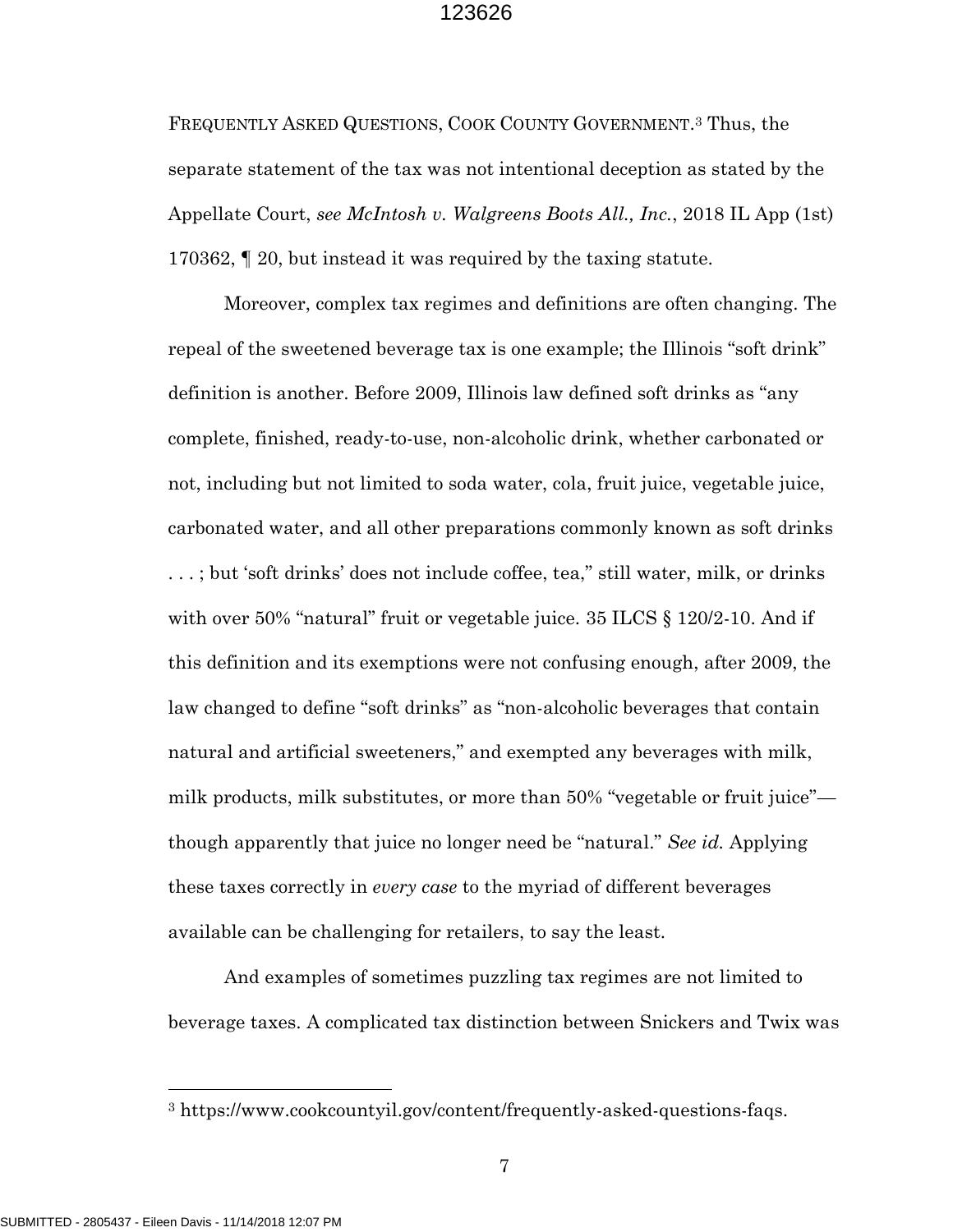recently highlighted in Chief Justice Robert's dissent in *South Dakota v. Wayfair, Inc.*, 138 S. Ct. 2080, 2104 (2018). The two "chocolate-and-caramel confections" are taxed differently—Snickers at the candy rate of 6.25% (plus any local tax), and Twix at the reduced rate for food of 1% (plus any local tax) because Twix contains flour. *Id.*; Ill. Admin. Code tit. 86, § 130.310(a) & Ill. Admin. Code tit. 86, § 130.310(d)(7) (excluding items with flour from "candy" definition). That U.S. Supreme Court opinion also pointed to other tax laws that may trip up good-faith retailers, such as New Jersey's law that taxed yarn used for art projects, but did not tax yarn earmarked to make sweaters. *Wayfair*, 138 S. Ct. at 2103. Ambiguities and non-intuitive exemptions make compliance difficult for retailers—especially in cases like this one, where multiple taxing regimes may impose different tax collection obligations on retailers. Some good-faith mistakes in collection are inevitable and are just that: mistakes, not fraud.

## **B. Good-faith mistakes in applying complex tax regimes are not fraud**

A good-faith, mistaken collection of tax by a retailer is not fraud. This case is a perfect example—and it is just one example among many like it. Walgreens collected Chicago's bottled water tax on sales of certain bottled water products that were exempt under agency guidance because they contained carbonation, flavoring, minerals, or vitamins. Plaintiff has alleged no ill-purpose for this over-collection; rather, Walgreens remitted all collected tax to the City. And Plaintiff has alleged no deception by Walgreens; rather,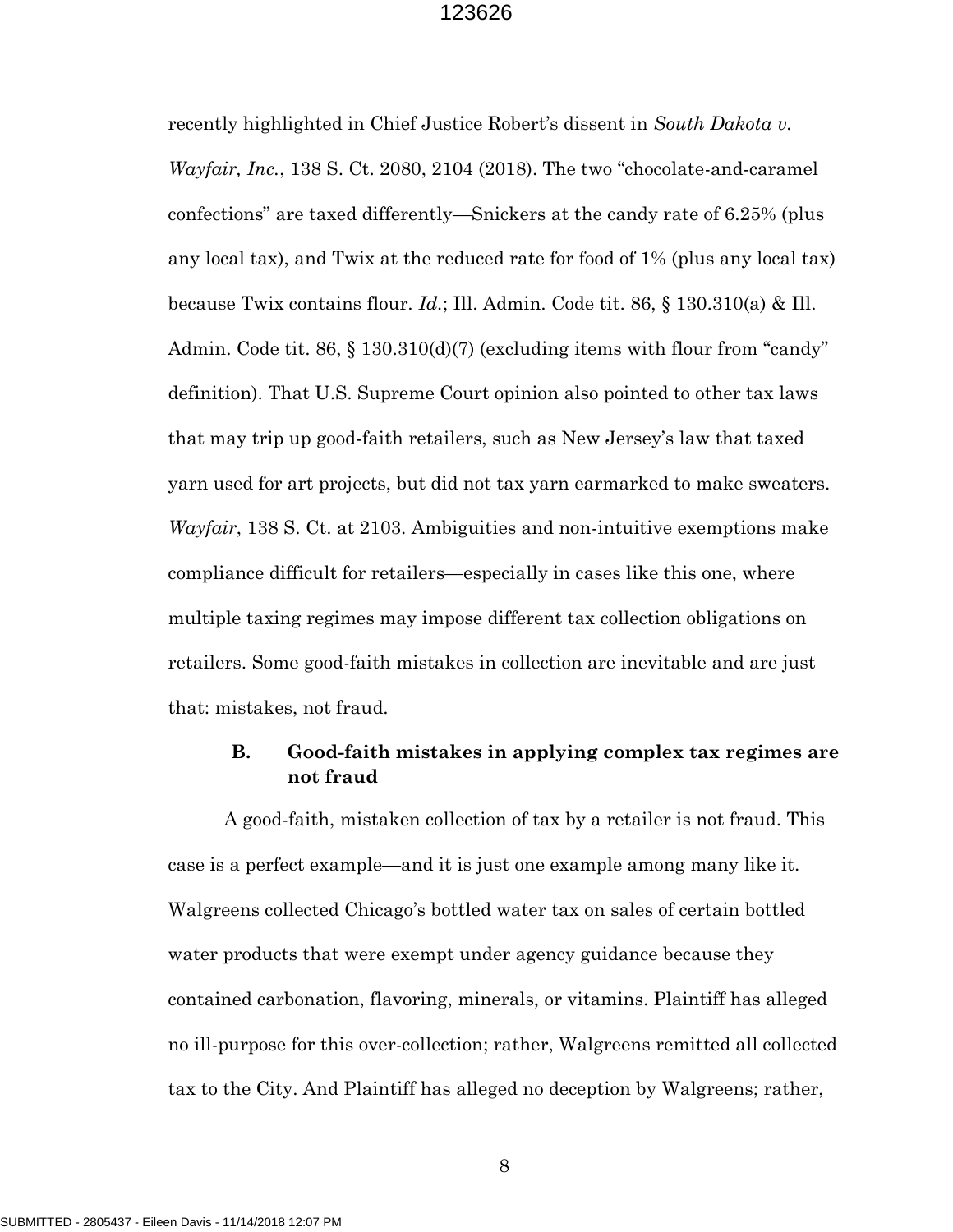it is undisputed that Walgreens informed customers it was charging the bottled water tax on every receipt. Plaintiff has only alleged that both *he* and *Walgreens* were unaware that the bottled water tax should not apply to Plaintiff's purchases. This is not fraud—it is a mutual mistake of law.

In this regard, a voluntary payment "to another under a mistake of the law, but with knowledge of all the facts, cannot be recovered." *Yates v. Royal Ins. Co.*, 200 Ill. 202, 206 (1902). Plaintiff and Walgreens both made a mistake of law. But Plaintiff plainly had knowledge of the fact that he was being charged a tax. He cannot recover his claim, under the Consumer Fraud Act or otherwise. *See Lusinski v. Dominick's Finer Foods*, 136 Ill. App. 3d 640, 643-45 (1st Dist. 1985) (applying the voluntary payment doctrine to bar a claim where a retailer mistakenly charged a tax, listed the tax on the receipt, and remitted the tax to the proper government entity).

This case is just one example of retailers disclosing and collecting taxes in good-faith efforts to fulfill their obligations under ever-changing and complicated tax regimes. The Appellate Court held, however, that a retailer's listing and charging a tax that is not owed constitutes a sufficient factual pleading to support a claim of intentional deception. *McIntosh*, 2018 IL App (1st) 170362, ¶ 20. But listing the tax is exactly what the voluntary payment doctrine requires (and in some cases, what the tax statute requires) apprising the customer of all relevant facts. It is then up to the customer to object or decline to pay the tax if he believes that it is unsupported by the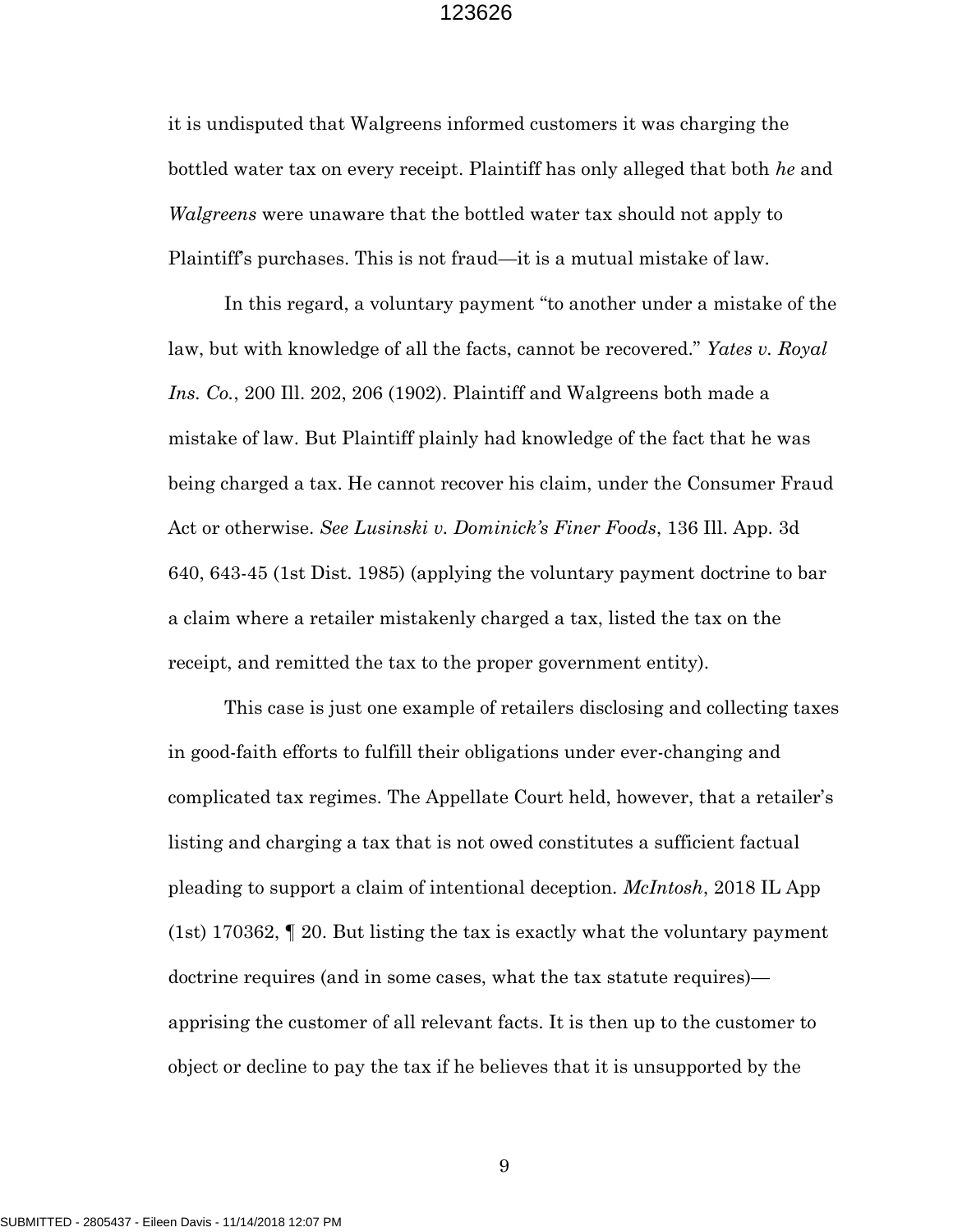law. *See Isberian v. Village of Gurnee*, 116 Ill. App. 3d 146, 151 (1st Dist. 1983).

The Appellate Court did not apply this framework. Instead, it took the act of incorrectly *charging* a tax based on a mistake of law as demonstrating the deceptive intent necessary under the Consumer Fraud Act. *McIntosh*, 2018 IL App (1st) 170362, ¶ 20. The Appellate Court then went further to hold that this satisfaction of the Consumer Fraud Act standard also precluded, as a matter of law, application of the voluntary payment doctrine based on the doctrine's fraud exception. This logic makes the fraud exception as big as the doctrine itself whenever the Consumer Fraud Act is involved. The voluntary payment doctrine only applies when a tax has been somehow *im*properly charged, yet under the Appellate Court's logic, there is no mistaken tax collection to which the doctrine could ever apply since an improper charge is, by the Appellate Court's reckoning, evidence of fraud. *See Kean v. Wal-Mart Stores, Inc.*, 235 Ill. 2d 351, 360 (2009) (observing that the issue of voluntary payment is "of no consequence" when the tax is "properly exacted.").

Even more, labeling the over-collection of a disclosed and remitted tax as fraudulent carries severe consequences in the context of Consumer Fraud Act class actions. Consumer-fraud plaintiffs may obtain damages, attorneys' fees, costs, and "any other relief which the court deems proper," which could include punitive or treble damages. *See* 815 ILCS § 505/10a(a)-(c); Complaint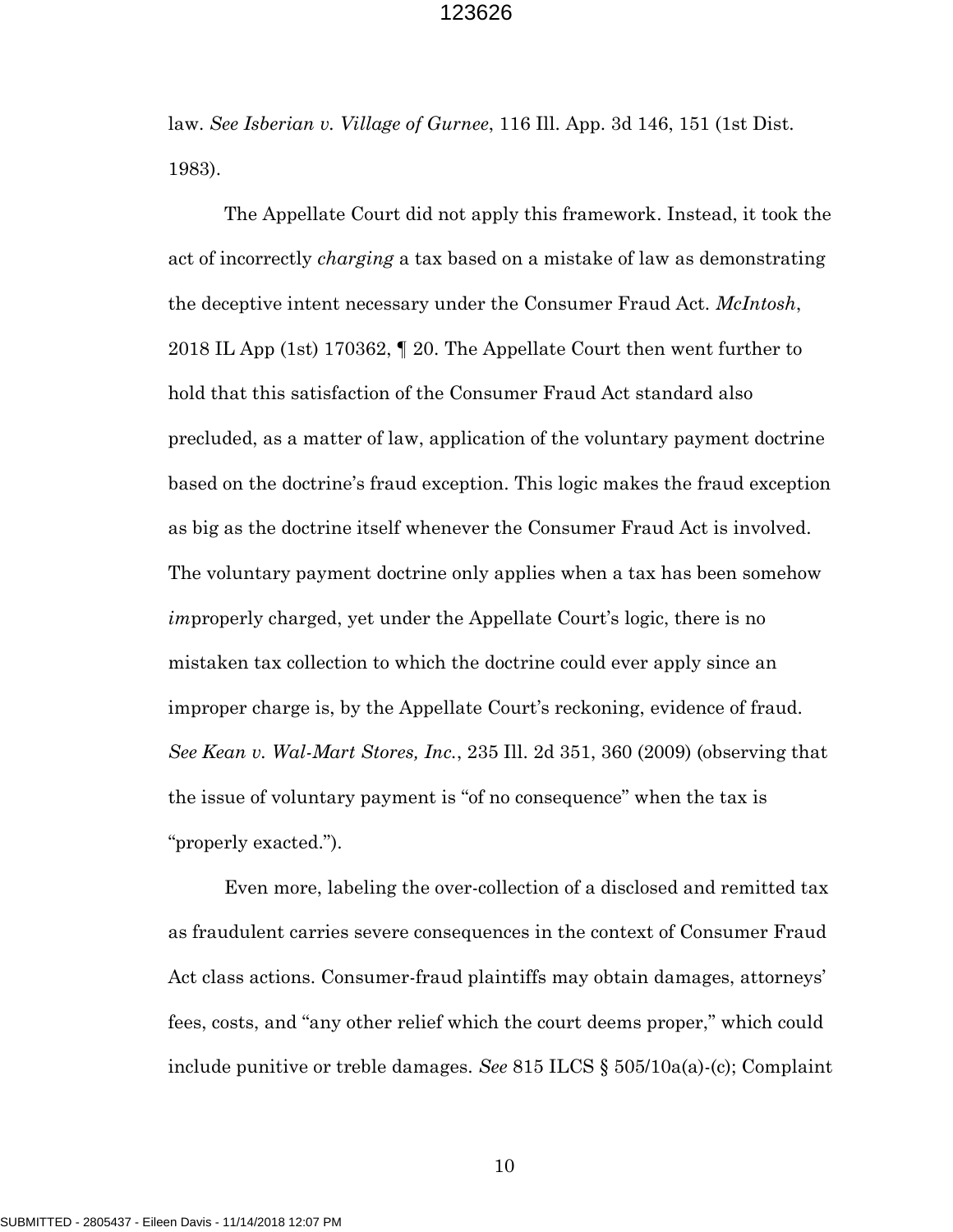at ¶ 40. If consumer-fraud actions are brought by the government, they may obtain (among other relief) restitution *and* a civil penalty of up to \$50,000 per violation of the Act. *See* 815 ILCS  $\S$  505/7(a)-(b). These severe penalties are reserved by the Consumer Fraud Act for businesses engaged in unfair or deceptive acts or practices. The purpose of the Act is to root out "deception, fraud, false pretense, false promise, [and] misrepresentation," when businesses intend for others to rely on said deception. *Id.* § 505/2.

The Appellate Court's strict liability for mistakenly collected taxes cannot be justified under the purposes of the Act. A simple mistake, without respect to any element of actual *deception* or *intention* outside the existence of the mistake itself, *McIntosh*, 2018 IL App (1st) 170362, ¶ 20, does not fall in the ambit of the Consumer Fraud Act as written. The severe consequences of Consumer Fraud Act liability should be—and until now have been—limited to actual fraud, where plaintiffs specifically allege facts tending to show retailers intended to deceive and that customers relied on the deception. Mistakes are not enough evidence to prove fraud. Otherwise, plaintiffs will be relieved of any burden to plead any facts supporting a claim of fraud or deception.

Strict liability also relieves plaintiffs of any burden to know the law or to object to a tax at the time of purchase. A customer may simply complete a purchase from a retailer, learn through a news report that the retailer has admitted to mistakenly over-collecting tax on such a purchase, and then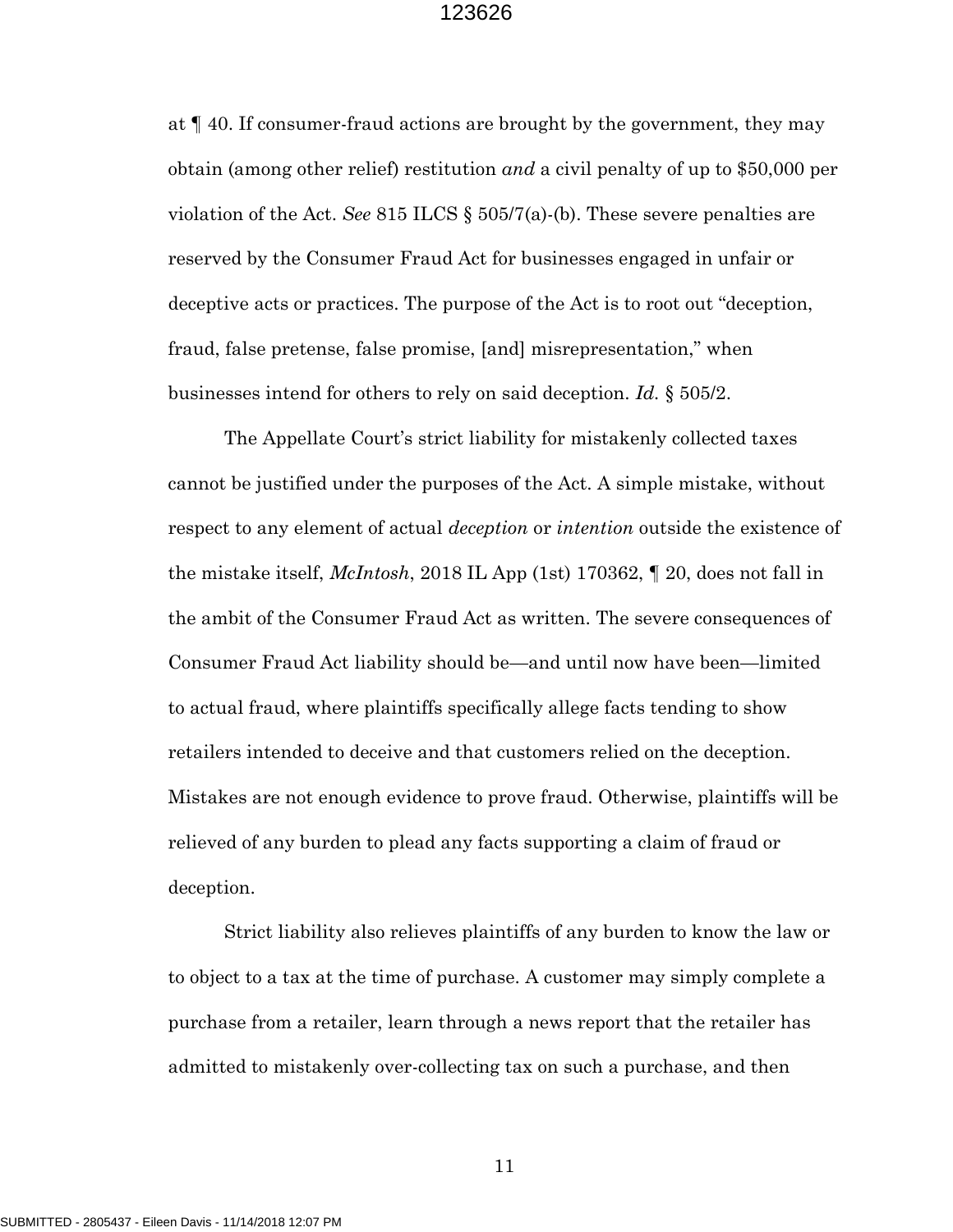bring a class action lawsuit against the retailer under the Appellate Court's logic. Faced with strict liability for all (even innocent) mistakes, retailers will be forced to decide between seeing litigation through, despite a substantial risk of liability (and then facing responsibility for damages, attorneys' fees, and potentially punitive damages), or settling for large sums to avoid a portion of these costs. The Consumer Fraud Act supports, and the voluntary payment doctrine allows, neither result. This Court should reverse the Appellate Court.

### **II. The Appellate Court's Decision Severely Expands Retailer Liability for Any Good-Faith Mistake in Collecting Taxes**

#### **A. Retailers are caught in a Catch-22**

As noted above, the Appellate Court's decision effectively creates strict liability under the Consumer Fraud Act for retailers who collect a tax when it is not owed. So retailers that collect taxes under ambiguous laws or when the tax's applicability to a particular product is in some doubt now will be at risk of class actions and strict liability under the Consumer Fraud Act—along with its attendant damages, fees, and costs. *See* 815 ILCS § 505/10a(a), (c). This strict liability regime may encourage retailers to fail to collect taxes under ambiguous laws when the tax may not be owed. This would both undermine the efficient collection of taxes in Illinois, as well as open retailers up to potentially crippling liability by *qui tam* lawsuit for *under*-collection of taxes.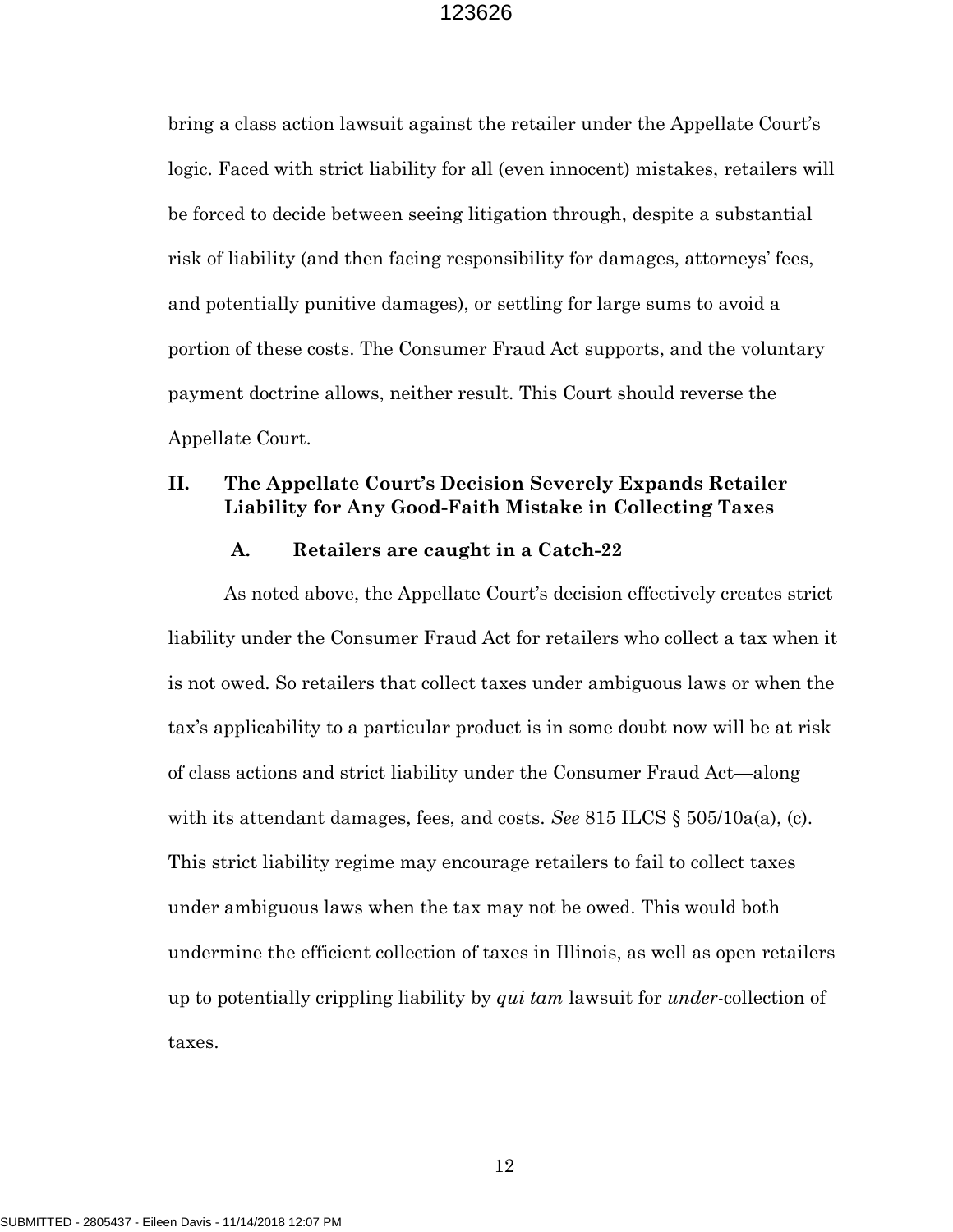If retailers fail to collect a tax under an unclear law, and the tax turns out to apply to the given product, they open themselves up to an audit by the taxing authority and, as recent cases show, they may subject themselves to *qui tam* actions under that Illinois False Claims Act. *See, e.g.*, *People ex rel. Beeler, Schad & Diamond, P.C. v. Relax the Back Corp.*, 2016 IL App (1st) 151580, ¶¶ 14, 30 (reversing circuit court opinion in favor of relator against retailer for failing to collect sufficient taxes); *People ex rel. Schad, Diamond & Shedden, P.C. v. My Pillow, Inc.*, 2017 IL App (1st) 152668, ¶ 158 (affirming circuit court opinion against retailer for failing to collect and remit all required use taxes). In these actions, a customer who thinks he or she should have been charged a tax that he or she was not charged can sue the retailer on behalf of the government to collect those taxes. The *qui tam* relator then may keep up to 30% of the proceeds of any action or settlement obtained from the retailer. 740 ILCS § 175/4(d)(2). And retailers' liability in such *qui tam* actions is potentially massive. If found liable for recklessly failing to collect a tax under the Illinois False Claims Act, *id.* § 175/3(b), retailers may be liable for treble damages, *id.* § 175/3(a), the *qui tam* relator's expenses, attorneys' fees, and costs, *id.* § 175/4(d)(2), and an additional "civil penalty of not less than \$5,500 and not more than \$11,000" for *each* allegedly false act by the retailer, *id.* § 175/3(a).

This potentially expansive liability for minor failures to collect all taxes owed pressures many retailers to settle false-claims actions. *See* Glenn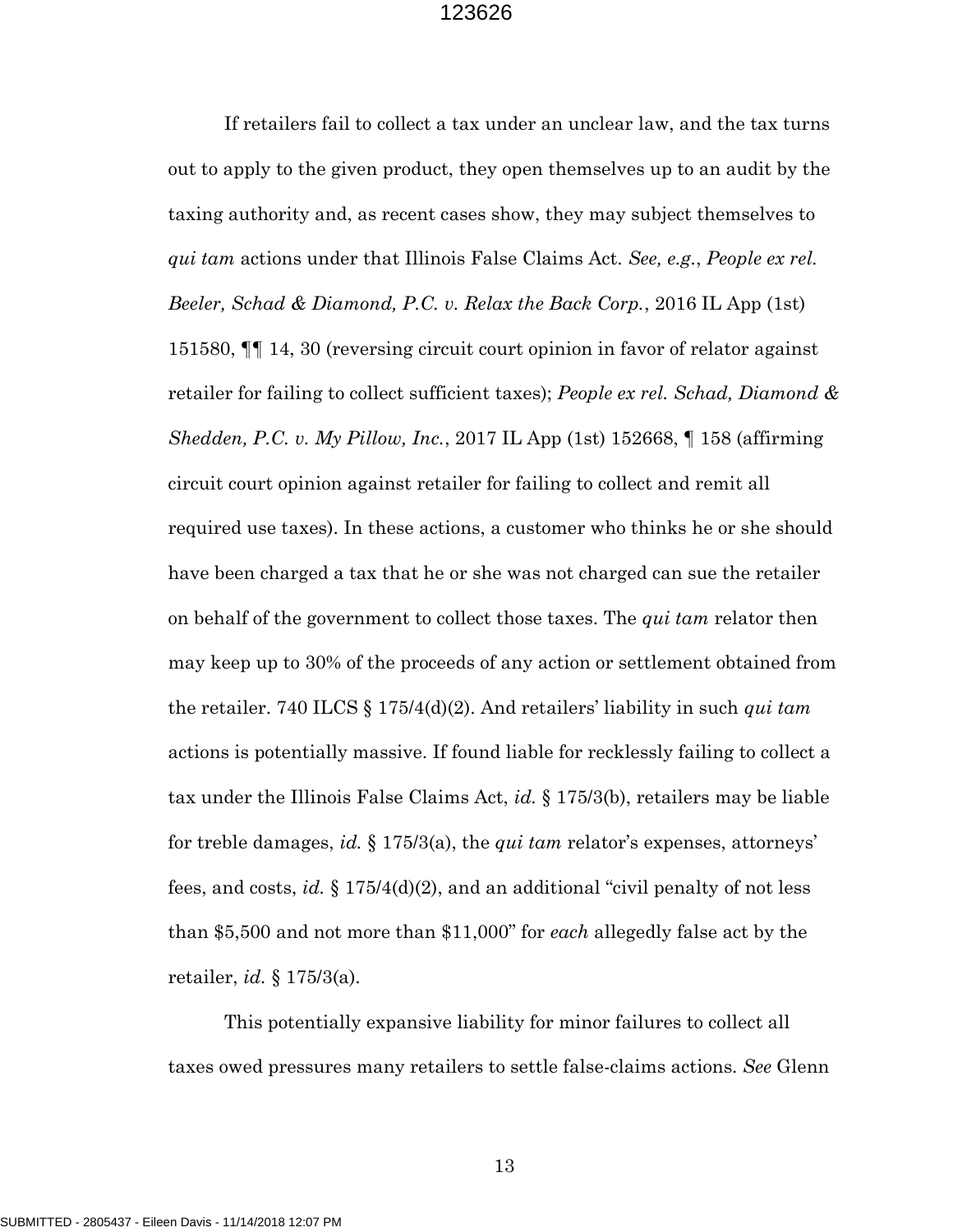G. Lammi, *Will State AG's Action Put An End To Unabashed Abuse of State's False Claims Law?*, FORBES (July 27, 2016)<sup>4</sup> ("The pressure on businesses, especially smaller ones, to settle [False Claims Act under-collection] claims is overwhelming."). The failure to collect (and failure to remit) a five-cent tax that *was* owed in 100 cases, for example, could lead to treble damages (*i.e.*, \$15), *plus* the minimum of \$5,500 *per violation* (potentially \$550,000), and attorneys' fees and costs. It is no wonder that many companies feel pressured to settle these actions. *See, e.g.*, *id.* (describing a small patio furniture company targeted under such a *qui tam* action spending around \$30,000 "to settle a lawsuit even after a state tax audit cleared his company of any wrongdoing" in an alleged failure to collect taxes); Andrew Maloney, *False Claims Act Lawsuits May Change*, CHI. DAILY L. BULL. (Sept. 14, 2015)<sup>5</sup> (describing a small wrestling gear company settling a *qui tam* action for under-collection of taxes for over \$25,000, a massive hit to such a small company).

One consequence of the Appellate Court's decision to create strict consumer-fraud liability for every mistaken collection of a tax, then, will be to subject retailers to crippling liability if they are not 100% correct in every tax interpretation and application. Retailers will be subject to consumer-fraud

<sup>4</sup> Available at https://www.forbes.com/sites/wlf/2016/07/27/will-illinois-stateags-action-put-an-end-to-unabashed-abuse-of-states-false-claims-law. <sup>5</sup> Available at

https://www.chicagolawbulletin.com/archives/2015/09/14/whistleblower-suits-9-14-15.aspx.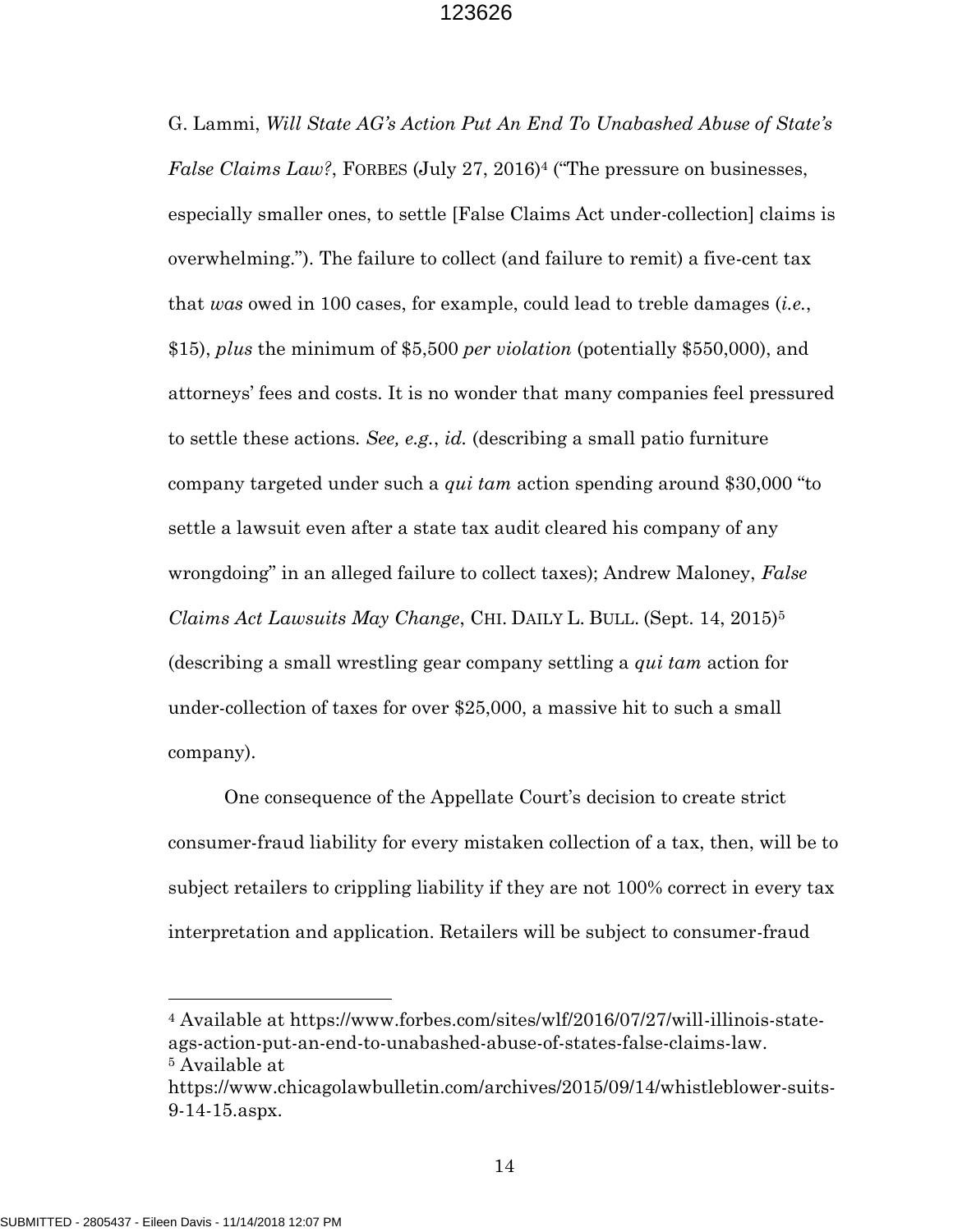class actions anytime they mistakenly charge a tax that was not owed (even when simply attempting to apply complex or unclear laws); and they may be subject to *qui tam* actions anytime they mistakenly fail to charge a tax that was owed. And that is not to mention the taxing authority audits that may proceed in lieu of, or in addition to, false-claim actions for under-collection of sales taxes. The repercussions of such a strict-liability regime for all tax collection mistakes will be severe for Illinois retailers. This result is intolerable given that retailers collect taxes solely in their capacity as agents of the state; they act as tax collectors only because they are required to.

And those consequences will be made even more severe if other courts follow the Appellate Court's lead and decide the proper interpretation of complex tax laws in the context of consumer class action or *qui tam* actions. This may lead to courts interpreting laws one way and the relevant executive agencies, including the Department of Revenue, interpreting tax laws a different way—as in the case of the small patio furniture company whose *qui tam* action went on even after an audit cleared the company of wrongdoing. *See*, *supra*, Lammi. But retailers need certainty with respect to the proper interpretation of tax laws, as they attempt to faithfully apply those laws as agents of the state. Strict liability for violation of a law that will potentially be interpreted differently by different authorities is the worst-case scenario for retailers.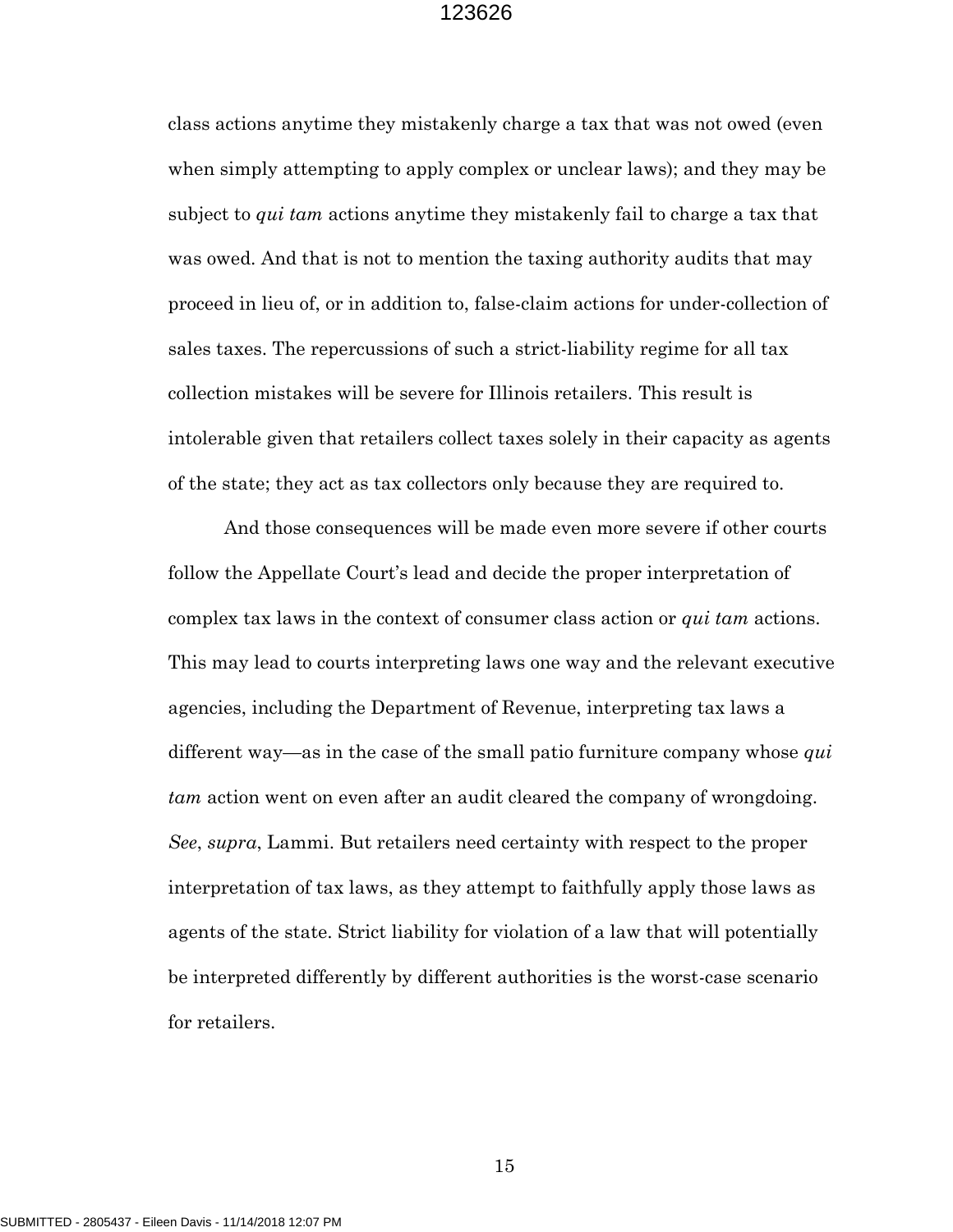Small and medium-sized sellers are likely to make occasional errors in the calculation of taxes due, in large part, to the complexity of the taxcollection process. Even large and sophisticated retailers will sometimes be tripped up by this complexity or may interpret truly vague or ambiguous laws differently than a court may interpret that law. Due to the complexity and ambiguity of many laws, retailers may be accused of making tax-collection errors when they have not or when the meaning of a law is not settled, and the mere accusations may have very expensive and significant legal consequences under this new strict liability regime. *See* Debra Cassens Weiss, *Chicago Lawyer Has Filed More Than 900 Qui Tam Actions Against Internet Retailers*, ABA JOURNAL (Oct. 21, 2016).<sup>6</sup>

## **B. The repercussions of the Appellate Court's decision will be widespread.**

The negative consequences of the Appellate Court's decision will only increase as more retailers are swept into more taxing regimes. In particular, the risks, both of over-collection and under-collection of taxes, have recently been heightened by the United States Supreme Court decision in *South Dakota v. Wayfair, Inc.*, 138 S. Ct. 2080 (2018). That Court lowered the constitutional bar for state governments to require out-of-state retailers to collect sales tax for states all over the nation—wherever a retailer sells even

<sup>6</sup> Available at

http://www.abajournal.com/news/article/chicago\_lawyer\_has\_filed\_more\_than \_900\_qui\_tam\_actions\_against\_internet\_ret.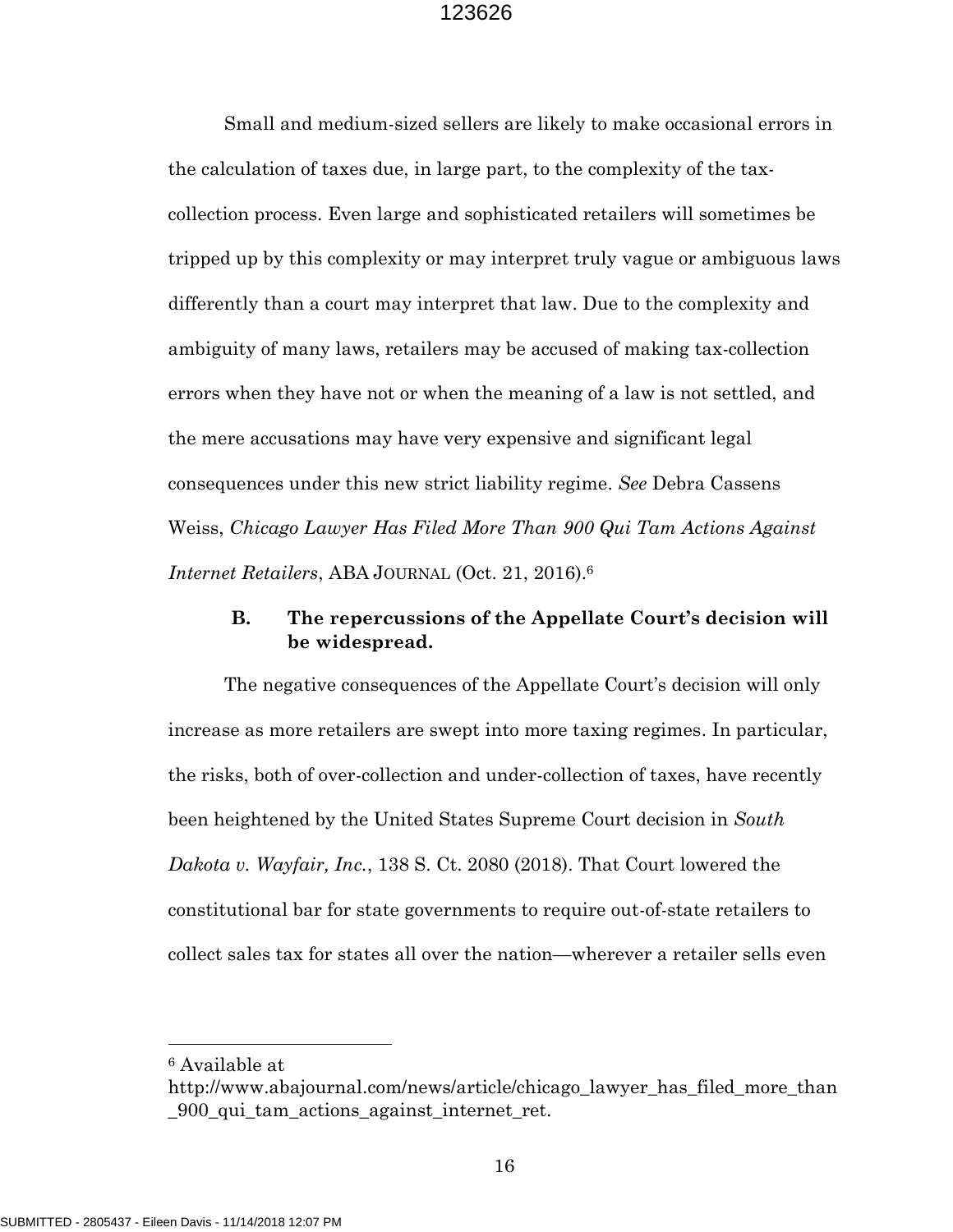relatively small amounts of goods even if not physically present. *Id.* at 2099. By force of this decision, more and potentially less sophisticated retailers are now swept into complex and ever-changing state and local tax regimes. *See id.* at 2103 (Roberts, C.J., dissenting) ("Correctly calculating and remitting sales taxes" after *Wayfair* "will likely prove baffling for many retailers," given more than "10,000 jurisdictions levy sales taxes" with different rules, rates, and definitions). After *Wayfair*, even small Illinois retailers may not merely be subject to all the taxing jurisdictions and rules in Illinois, but may be subject to state tax laws around the nation. That burden is undeniably great, and is even greater for small businesses. *See id.* at 2104 ("The burden will fall disproportionately on small businesses.").

If this Court affirms the Appellate Court decision, and other states follow in those footsteps to establish strict consumer-fraud liability for tax over-collection, then the burden on retailers of expanded tax collection obligations under *Wayfair* could present crippling risks. Illinois retailers will not only face strict liability for trying to comply with all tax laws in Illinois, but they may face the same liability for any mistake in applying a foreign state law where they do some business. That result is untenable. The "daunting complexity" of nationwide sales tax collection and its attendant "legitimate concerns"—*e.g.*, that "State taxes differ, not only in the rate imposed but also in the categories of goods that are taxed," *Wayfair*, 138 S.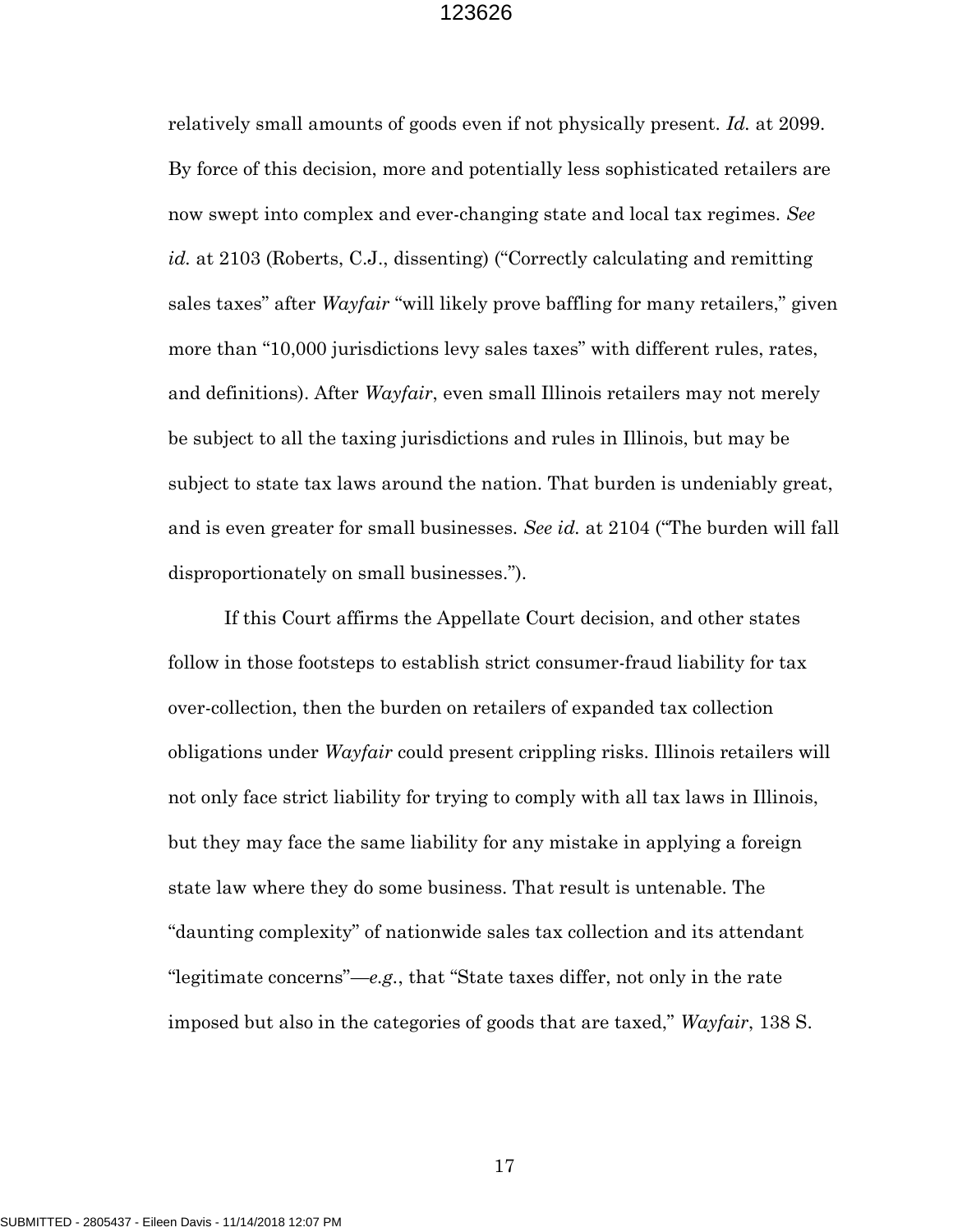Ct. at 2098 (majority)—may lead to strict liability for Illinois retailers under theories of "fraud" for *any* over-collection in *any* jurisdiction.

Important to the Supreme Court's reasoning that retailers could be required to collect tax even without a physical presence was that South Dakota implemented several features in its tax system to offer reasonable protections for small retailers. *See Wayfair*, 138 S. Ct. at 2098-99. It remains very much the role of states and state courts to protect retailers from the most crippling burdens of a nationwide tax collection system. The Illinois legislature took a step in this direction by adopting language identical to South Dakota's law: limiting its sales tax as applied to out-of-state retailers to retailers with "cumulative gross receipts from sales of tangible personal property to purchasers in Illinois [at] \$100,000 or more," or retailers that sell "200 or more" tangible things to Illinois purchasers.  $35$  ILCS  $\S$  105/2(9)(A)-(B). This Court can best balance the interests of all parties and offer reasonable protections to retailers by reaffirming that the voluntary payment doctrine applies—and thus retailers are not *per se* liable for consumer fraud—when retailers mistakenly over-collect a sales tax after disclosing the tax. If this Court were to hold otherwise, then other state courts may reciprocate by imposing similar strict liability in a manner that could affect Illinois retailers under *Wayfair*.

And this is not to mention the out-of-state retailers who sell to Illinois customers. In attempting to comply with Illinois tax collection after *Wayfair*,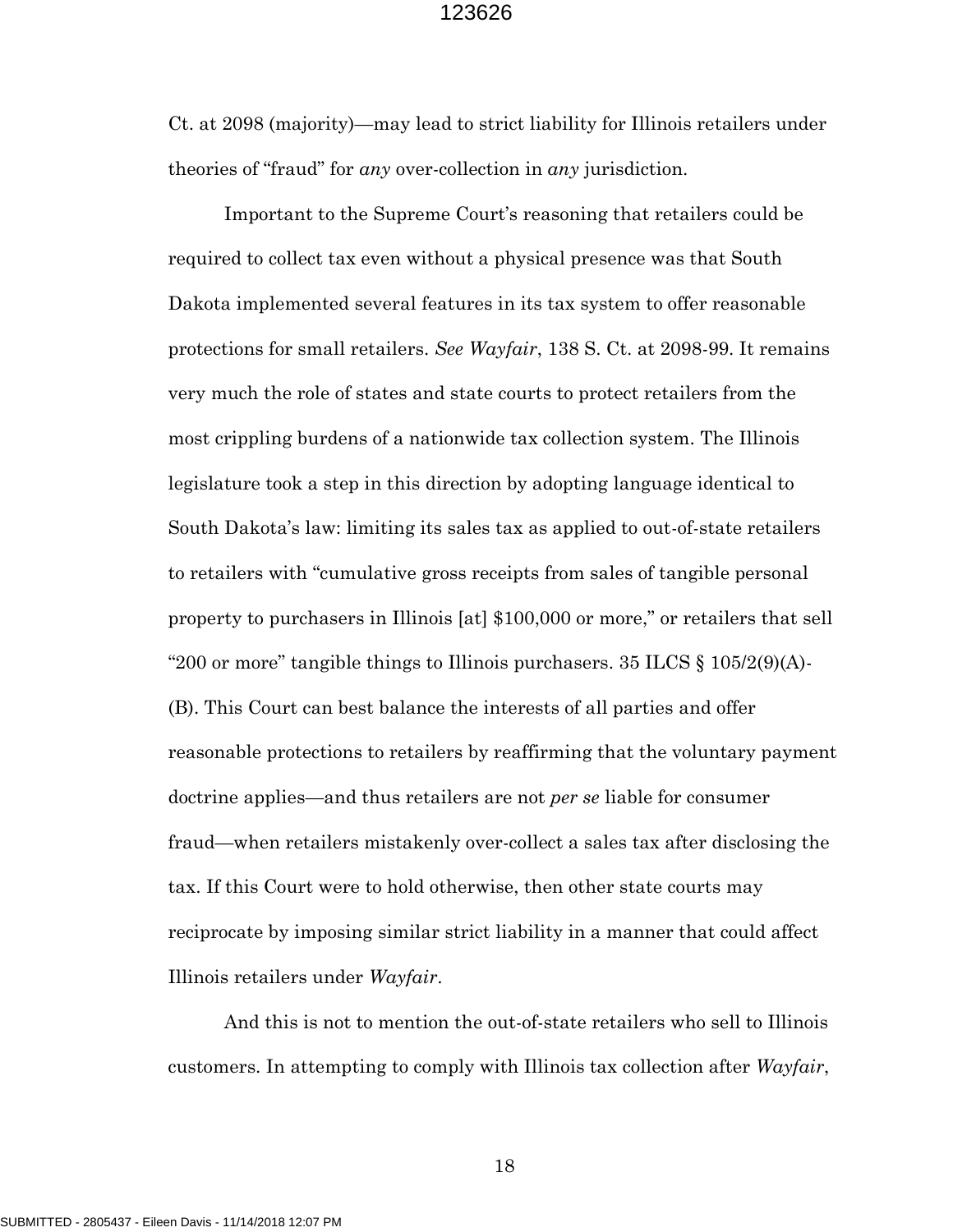these retailers may err on the side of under-collection of Illinois taxes to avoid consumer class actions under the Consumer Fraud Act. Surely, this result would go against Illinois's interest in out-of-state retailers collecting and remitting Illinois sales and use taxes. Alternatively, out-of-state retailers may choose to stop doing business with Illinois customers rather than opening themselves up to strict consumer-fraud liability or *qui tam* actions in Illinois courts for every tax-collection mistake. The deleterious effects of this Court affirming the Appellate Court would be widespread—affecting Illinois retailers who must collect taxes under multiple levels of statewide (and nationwide) taxing regimes, and affecting retailers all over the United States which collect Illinois tax.

The challenge that Illinois retailers face is growing as the number and complexity of taxing jurisdictions and rules continue to expand. Adoption of the Appellate Court's logic would expand retailer liability in a manner that conflicts both with the text and purpose of the Consumer Fraud Act and with the State's longstanding public policy as expressed in the voluntary payment doctrine. Reversal is necessary to restore the proper balance of encouraging Illinois tax collection without crippling retailers by setting them up for immense liability anytime they make a good-faith mistake in applying often complex and ever-changing taxing regimes.

#### **III. Conclusion**

For these reasons, *Amici* respectfully request that this Court reverse the Appellate Court thereby requiring dismissal of McIntosh's claim.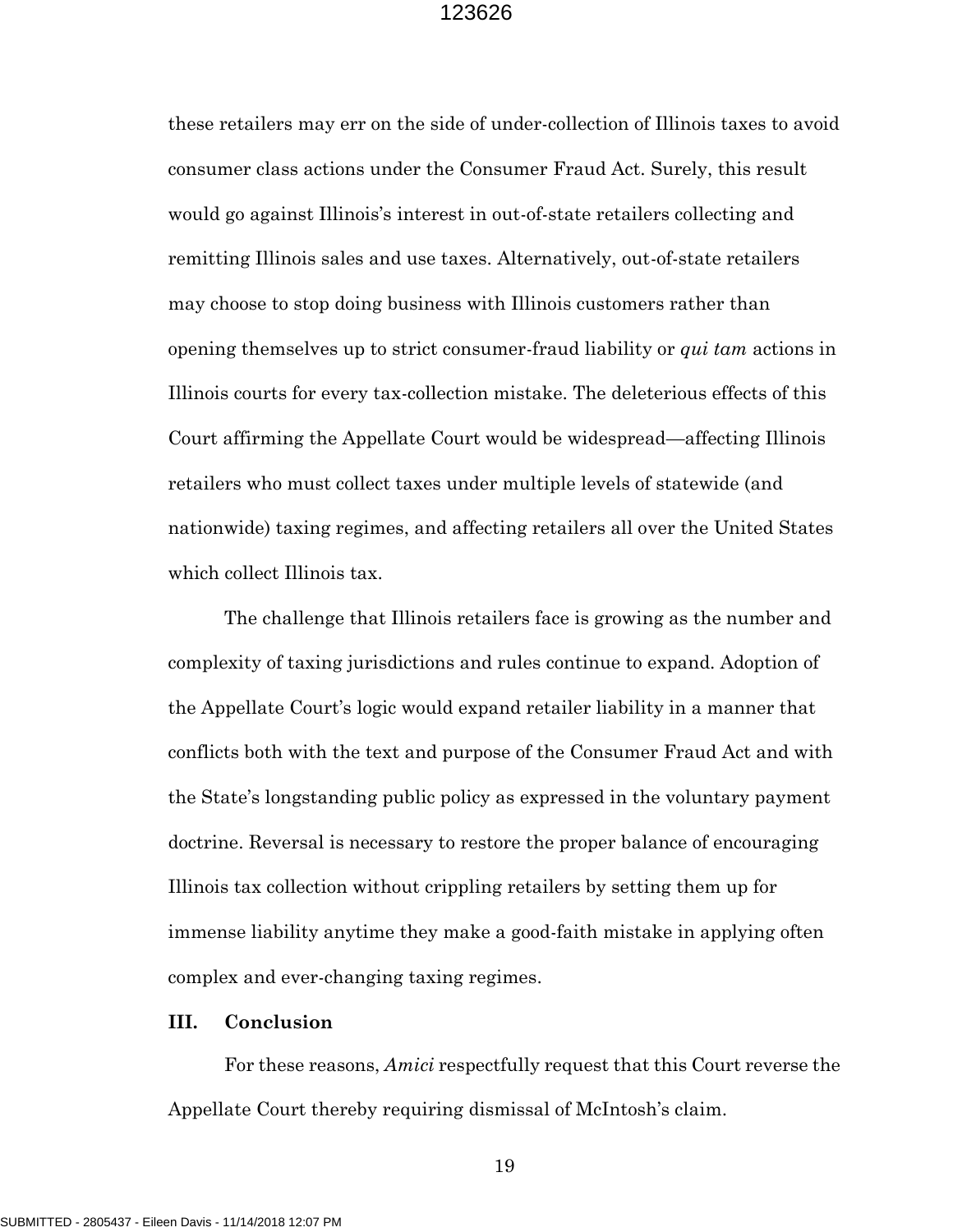Dated: November 6, 2018 Respectfully,

/s/ Robert M. Andalman

Robert M. Andalman Rachael Blackburn A&G Law LLC 542 S. Dearborn Street 10th Floor Chicago, IL 60605 Tel: (312) 348-7629 randalman@AandGlaw.com rblackburn@AandGlaw.com

*Counsel for Amici Curiae, Taxpayer Federation of Illinois, Illinois Retail Merchants Association, and Chicagoland Chamber of Commerce*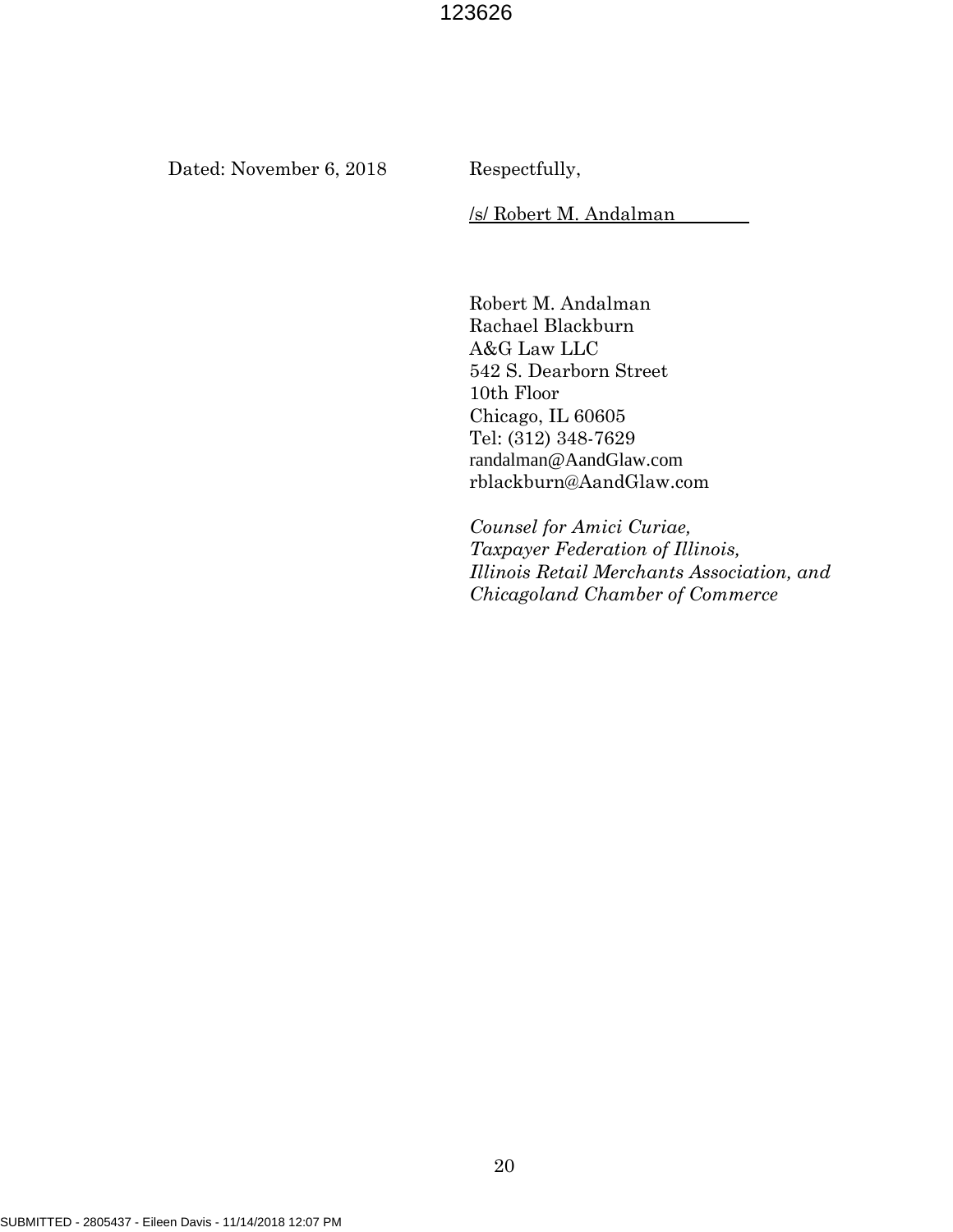#### **CERTIFICATE OF COMPLIANCE**

I certify that this brief conforms to the requirements of Rules 341(a) and (b). The length of this brief, excluding the pages or words contained in the Rule 341(d) cover, the Rule 341(h)(1) statement of points and authorities, the Rule 341(c) certificate of compliance, the certificate of service, and those matters to be appended to the brief under Rule 342(a), is 20 pages.

By: /s/ Robert M. Andalman

*Counsel for Amici Curiae, Taxpayer Federation of Illinois, Illinois Retail Merchants Association, and Chicagoland Chamber of Commerce* Dated: November 6, 2018

SUBMITTED - 2805437 - Eileen Davis - 11/14/2018 12:07 PM